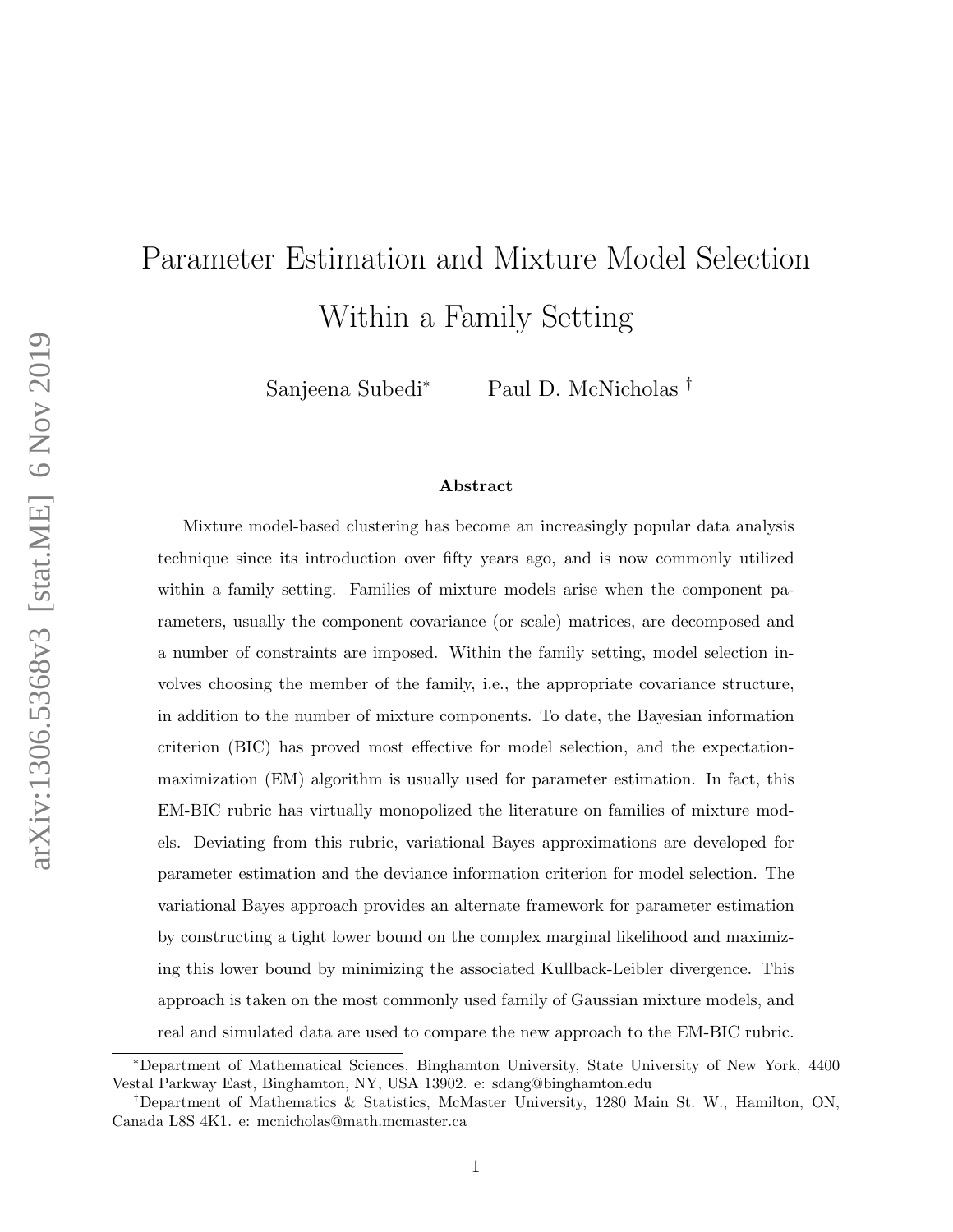Keywords: BIC, clustering, DIC, EM algorithm, GPCM, mixture models, model-based clustering, variational approximations, variational Bayes, VB-DIC.

## 1 Introduction

Most early clustering algorithms were based on heuristic approaches and some such methods, including hierarchical agglomerative clustering and  $k$ -means clustering [\(MacQueen, 1967;](#page-22-0) [Hartigan and Wong, 1979\)](#page-21-0), are still widely used. The use of mixture models to account for population heterogeneity has been very well established for over a century (e.g., [Pearson,](#page-23-0) [1894\)](#page-23-0), but it was the 1960s before mixture models were used for clustering [\(Wolfe, 1965;](#page-25-0) [Hasselblad, 1966;](#page-21-1) [Day, 1969\)](#page-20-0). Because of the lack of suitable computing equipment, it was much later before the use of mixture models (e.g., [Banfield and Raftery, 1993;](#page-19-0) [Celeux](#page-20-1) [and Govaert, 1995\)](#page-20-1) and, more generally, probability models (e.g., [Bock, 1996,](#page-19-1) [1998a,](#page-19-2)[b\)](#page-19-3) for clustering became commonplace. Since the turn of the century, the use of mixture models for clustering has burgeoned into a popular subfield of cluster analysis and recent examples include: [Franczak et al.](#page-21-2) [\(2014\)](#page-21-2), [Vrbik and McNicholas](#page-25-1) [\(2014\)](#page-25-1), [Murray et al.](#page-23-1) [\(2014a,](#page-23-1)[b\)](#page-23-2), [Lee](#page-22-1) [and McLachlan](#page-22-1) [\(2014\)](#page-22-1), [Lin et al.](#page-22-2) [\(2014\)](#page-22-2), [Subedi et al.](#page-24-0) [\(2015\)](#page-24-0), [Morris and McNicholas](#page-23-3) [\(2016\)](#page-23-3), [O'Hagan et al.](#page-23-4) [\(2016\)](#page-23-4), [Dang et al.](#page-20-2) [\(2015\)](#page-20-2), [Lin et al.](#page-22-3) [\(2016\)](#page-22-3), [Lee and McLachlan](#page-22-4) [\(2016\)](#page-22-4), [Dang](#page-20-3) [et al.](#page-20-3) [\(2017\)](#page-20-3), [Cheam et al.](#page-20-4) [\(2017\)](#page-20-4), [Melnykov and Zhu](#page-23-5) [\(2018\)](#page-23-5), [Zhu and Melnykov](#page-25-2) [\(2018\)](#page-25-2), [Gallaugher and McNicholas](#page-21-3) [\(2019b\)](#page-21-3), [Tortora et al.](#page-24-1) [\(2019\)](#page-24-1), [Biernacki and Lourme](#page-19-4) [\(2019\)](#page-19-4), [Murray et al.](#page-23-6) [\(2019\)](#page-23-6), [Morris et al.](#page-23-7) [\(2019\)](#page-23-7), and [Punzo et al.](#page-24-2) [\(2020\)](#page-24-2). The reader may consult [Bouveyron and Brunet-Saumard](#page-20-5) [\(2014\)](#page-20-5) and [McNicholas](#page-23-8) [\(2016b\)](#page-23-8) for relatively recent reviews of model-based clustering work.

A d-dimensional random vector  $Y$  is said to arise from a parametric finite mixture distribution if, for all  $y \subset Y$ , we can write its density as

$$
f(\mathbf{y} \mid \boldsymbol{\vartheta}) = \sum_{g=1}^{G} \rho_g p_g(\mathbf{y} \mid \boldsymbol{\theta}_g),
$$

where  $\rho_g > 0$  such that  $\sum_{i=1}^G \rho_g = 1$  are the mixing proportions,  $p_g(\mathbf{y} \mid \boldsymbol{\theta}_g)$  are component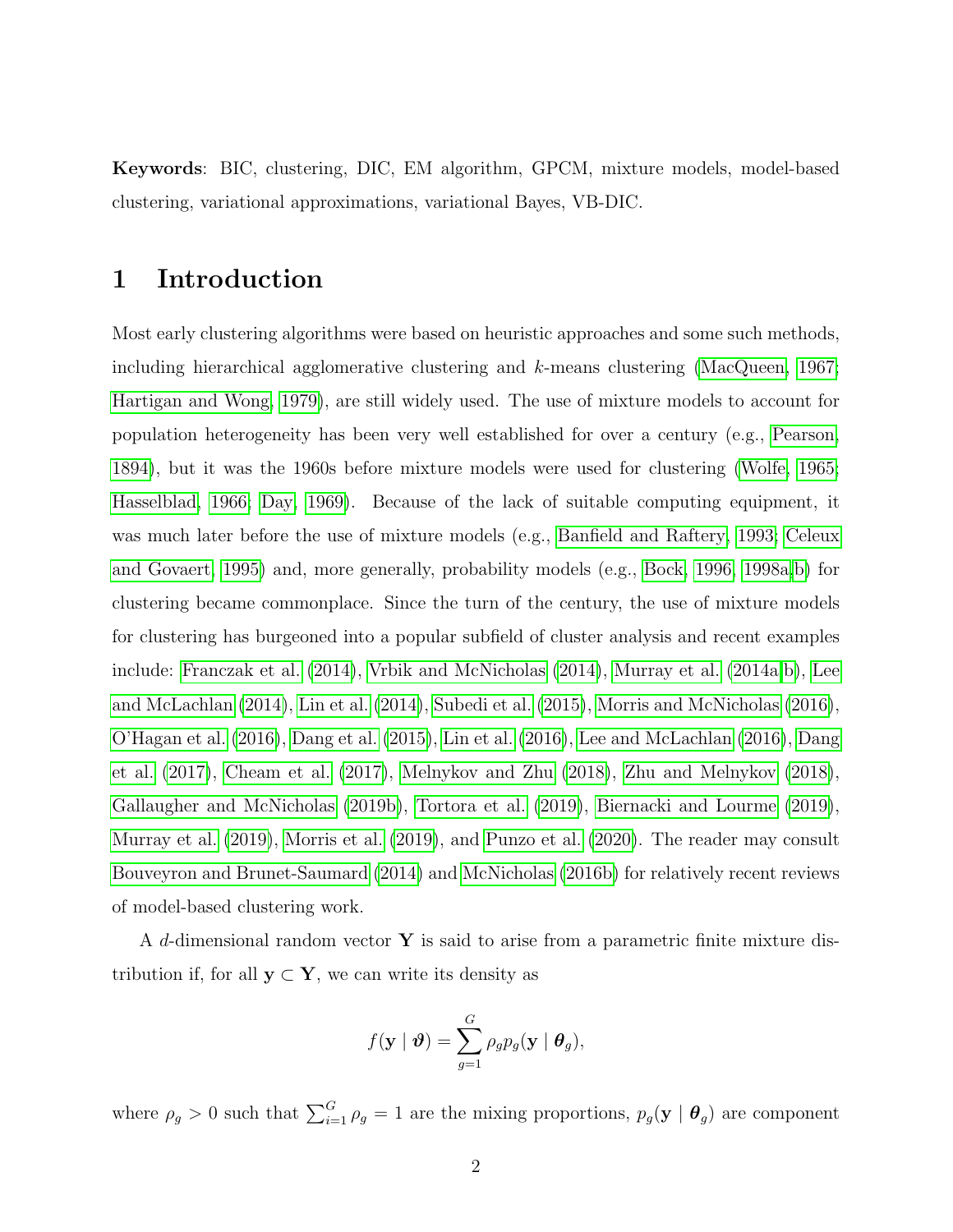densities, and  $\mathbf{\theta} = (\rho_1, \ldots, \rho_G, \mathbf{\theta}_1, \ldots, \mathbf{\theta}_G)$  is the vector of parameters. When the component parameters  $\theta_1, \ldots, \theta_G$  are decomposed and constraints are imposed on the resulting decompositions, the result is a family of mixture models. Typically, each component probability density is of the same type and, when they are Gaussian, the density function is

$$
f(\mathbf{y} \mid \boldsymbol{\vartheta}) = \sum_{g=1}^{G} \rho_g \phi_d(\mathbf{y} \mid \boldsymbol{\mu}_g, \boldsymbol{\Sigma}_g),
$$

where  $\phi_d(y \mid \mu_g, \Sigma_g)$  is the d-dimensional Gaussian density with mean  $\mu_g$  and covariance  $\Sigma_g$ , and the likelihood is

$$
\mathcal{L}(\boldsymbol{\vartheta} \mid \mathbf{y}_1, \ldots, \mathbf{y}_n) = \prod_{i=1}^n \sum_{g=1}^G \rho_g \phi_d(\mathbf{y}_i \mid \boldsymbol{\mu}_g, \boldsymbol{\Sigma}_g),
$$

where  $\vartheta$  denotes the model parameters. In Gaussian families, it is usually the component covariance matrices  $\Sigma_1, \ldots, \Sigma_G$  that are decomposed (see Section [2\)](#page-4-0).

The expectation-maximization (EM) algorithm [\(Dempster et al., 1977\)](#page-20-6) is often used for mixture model parameter estimation but its efficacy is questionable. As discussed by [Tit](#page-24-3)[terington et al.](#page-24-3) [\(1985\)](#page-24-3) and others, the nature of the mixture likelihood surface leaves the EM algorithm open to failure. Although this weakness can be mitigated by using multiple re-starts, there is no way to completely overcome it. Besides its heavy reliance on starting values, convergence of the EM algorithm can be very slow. When families of mixture models are used, the EM algorithm approach must be employed in conjunction with a model selection criterion to select the member of the family and, in many cases, the number of components. There are many model selection criteria to choose from, such as the Bayesian information criterion (BIC; [Schwarz, 1978\)](#page-24-4), the integrated completed likelihood (ICL; [Bier](#page-19-5)[nacki et al., 2000\)](#page-19-5), and the Akaike information criterion (AIC; [Akaike, 1974\)](#page-19-6). All of these model selection criteria have some merit and various shortcomings, but the BIC remains by far the most popular [\(McNicholas, 2016a,](#page-23-9) Chp. 2). There has been interest in the use of Bayesian approaches to mixture model parameter estimation, via Markov chain Monte Carlo (MCMC) methods (e.g., [Diebolt and Robert, 1994;](#page-20-7) [Richardson and Green, 1997;](#page-24-5) [Bensmail](#page-19-7)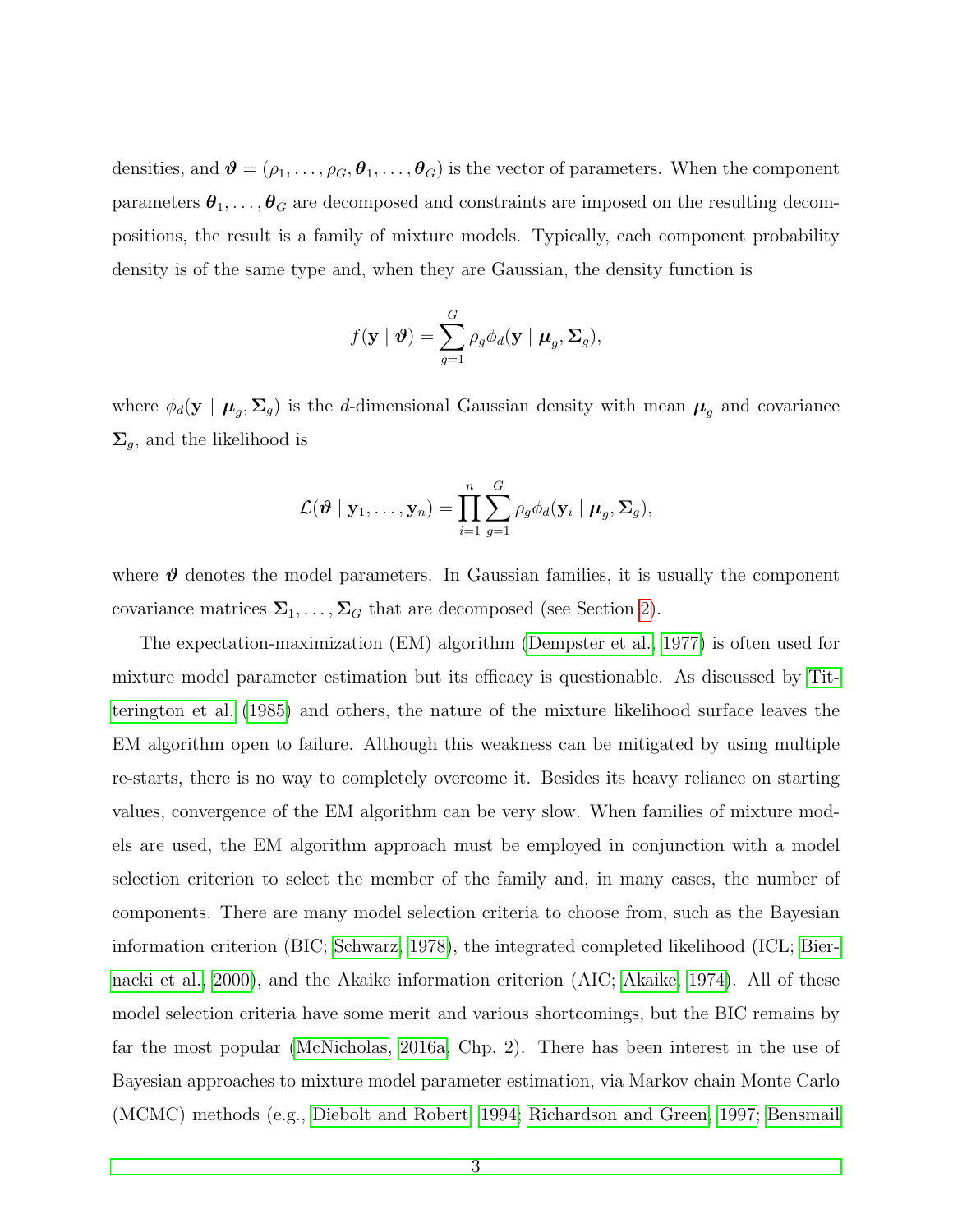[et al., 1997;](#page-19-7) [Stephens, 1997,](#page-24-6) [2000;](#page-24-7) [Casella et al., 2002\)](#page-20-8); however, difficulties have been encountered with, inter alia, computational overhead and convergence (see [Celeux et al., 2000;](#page-20-9) [Jasra et al., 2005\)](#page-22-5). Variational Bayes approximations present an alternative to MCMC algorithms for mixture model parameter estimation and are gaining popularity due to their fast and deterministic nature (see [Jordan et al., 1999;](#page-22-6) [Corduneanu and Bishop, 2001;](#page-20-10) [Ueda](#page-25-3) [and Ghahramani, 2002;](#page-25-3) [McGrory and Titterington, 2007,](#page-22-7) [2009;](#page-22-8) [McGrory et al., 2009;](#page-22-9) [Subedi](#page-24-8) [and McNicholas, 2014\)](#page-24-8).

With the use of a computationally convenient approximating density in place of a more complex 'true' posterior density, the variational algorithm overcomes the hurdles of MCMC sampling. For observed data y, the joint conditional distribution of parameters  $\theta$  and missing data **z** are approximated by using another computationally convenient distribution  $q(\theta, \mathbf{z})$ . This distribution  $q(\theta, z)$  is obtained by minimizing the Kullback-Leibler (KL) divergence between the true and the approximating densities, where

$$
\mathrm{KL}(q(\boldsymbol{\theta}, \mathbf{z}) \mid p(\boldsymbol{\theta}, \mathbf{z} \mid \mathbf{y})) = \int_{\boldsymbol{\Theta}} \sum_{z} q(\boldsymbol{\theta}, \mathbf{z}) \log \left\{ \frac{q(\boldsymbol{\theta}, \mathbf{z})}{p(\boldsymbol{\theta}, \mathbf{z} \mid \mathbf{y})} \right\} d\boldsymbol{\theta}.
$$

The approximating density is restricted to have a factorized form for computational convenience, so that  $q(\theta, z) = q_{\theta}(\theta)q_z(z)$ . Upon choosing a conjugate prior, the appropriate hyper-parameters of the approximating density  $q_{\theta}(\boldsymbol{\theta})$  can be obtained by solving a set of coupled non-linear equations.

The variational Bayes algorithm is initialized with more components than expected. As the algorithm iterates, if two components have similar parameters then one component dominates the other causing the dominated component's weighting to be zero. If a component's weight becomes sufficiently small, less than or equal to two observations in our analyses, the component is removed from consideration. Therefore, the variational Bayes approach allows for simultaneous parameter estimation and selection of the number of components.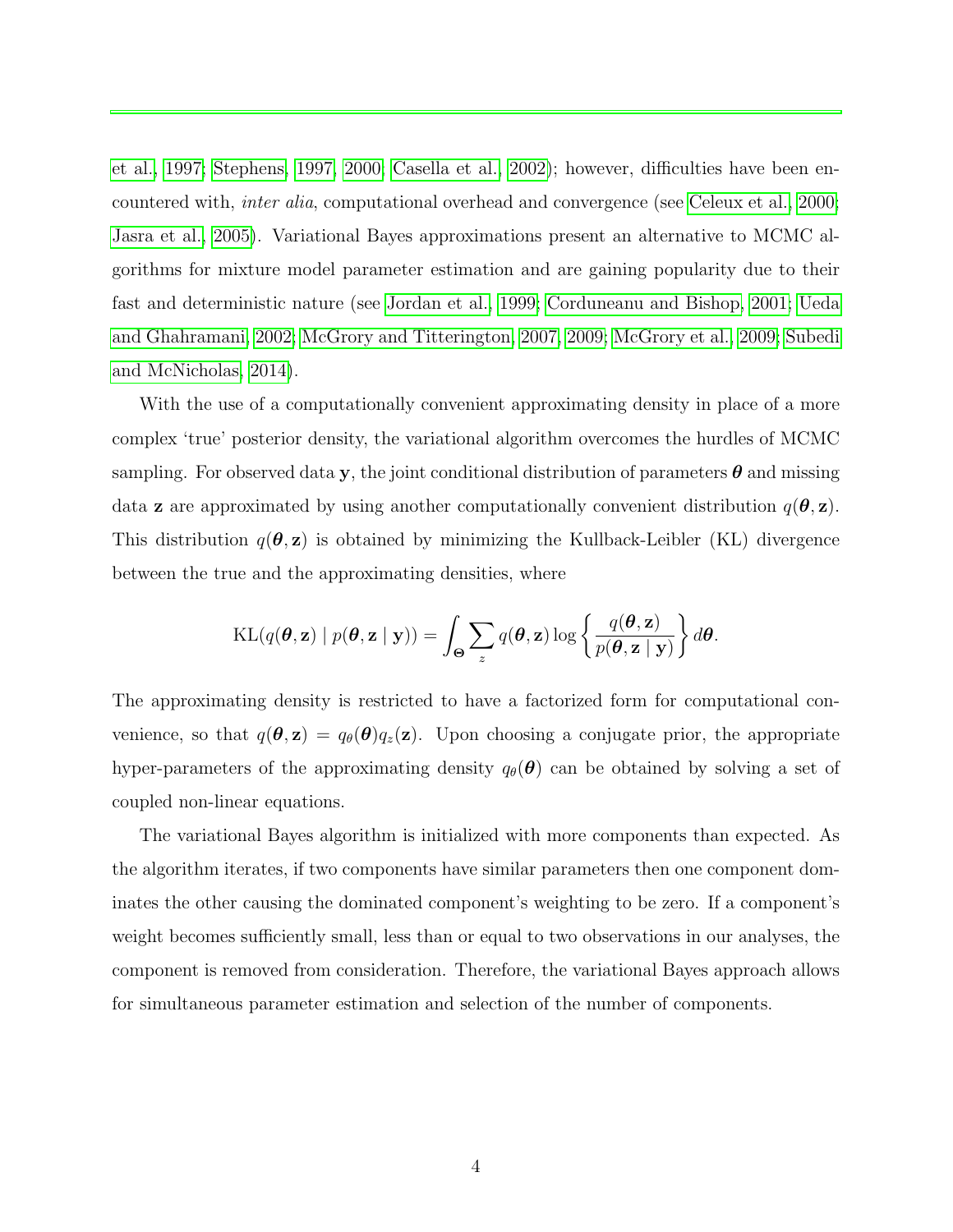### <span id="page-4-0"></span>2 Methodology

#### 2.1 Introducing Parsimony

If d-dimensional data  $y_1, \ldots, y_n$  arise from a finite mixture of Gaussian distributions, then the log-likelihood is

$$
\log p(\mathbf{y}_1,\ldots,\mathbf{y}_n \mid \boldsymbol{\theta}) = \sum_{i=1}^n \log \left[ \sum_{g=1}^G \rho_g \frac{|\mathbf{\Sigma}_g^{-1}|}{2\pi^{\frac{d}{2}}} \exp \left\{ \frac{1}{2} (\mathbf{y}_i - \boldsymbol{\mu}_g)' \mathbf{\Sigma}_g^{-1} (\mathbf{y}_i - \boldsymbol{\mu}_g) \right\} \right].
$$

The number of parameters in the component covariance matrices of is  $Gd(d+1)/2$ , which is quadratic in d. When dealing with real data, the number of free parameters to be estimated can very easily exceed the sample size  $n$  by an order of magnitude. Hence, the introduction of parsimony through the imposition of additional structure on the covariance matrices is desirable. [Banfield and Raftery](#page-19-0) [\(1993\)](#page-19-0) exploited geometrical constraints on the covariance matrices of Gaussian distribution using the eigen-decomposition of the covariance matrices, such that  $\Sigma_g = \lambda_g \mathbf{D}_g \mathbf{A}_g \mathbf{D}'_g$ , where  $\mathbf{D}_g$  is the orthogonal matrix of eigenvectors and  $\mathbf{A}_g$ is a diagonal matrix proportional to the eigenvalues of  $\Sigma_g$ , such that  $|\mathbf{A}_g| = 1$ , and  $\lambda_g$  is the associated constant of proportionality. This decomposition has an advantage in terms of its interpretation, i.e., the parameter  $\lambda_g$  controls the cluster volume,  $\mathbf{A}_g$  controls the cluster shape, and  $\mathbf{D}_g$  controls the cluster orientation. This allows for imposition of several constraints on the covariance matrix that have geometrical interpretation giving rise to a family of 14 models known as Gaussian Parsimonious clustering models (GPCM; [Celeux and](#page-20-1) [Govaert, 1995\)](#page-20-1); see Table [1.](#page-5-0)

The mclust package [\(Scrucca et al., 2016\)](#page-24-9) for R [\(R Core Team, 2018\)](#page-24-10) implements 12 of these 14 GPCM models in an EM framework, with the MM framework of [Browne and](#page-20-11) [McNicholas](#page-20-11) [\(2014\)](#page-20-11) used for the other two models (EVE and VVE). [Bensmail et al.](#page-19-7) [\(1997\)](#page-19-7) used Gibbs sampling to carry out Bayesian inference for eight of the GPCM models. Bayesian regularization of some of the GPCM models has been considered by [Fraley and Raftery](#page-20-12) [\(2007\)](#page-20-12). After assigning a highly dispersed conjugate prior, they replace the maximum likelihood estimator of the group membership obtained using the EM algorithm by a maximum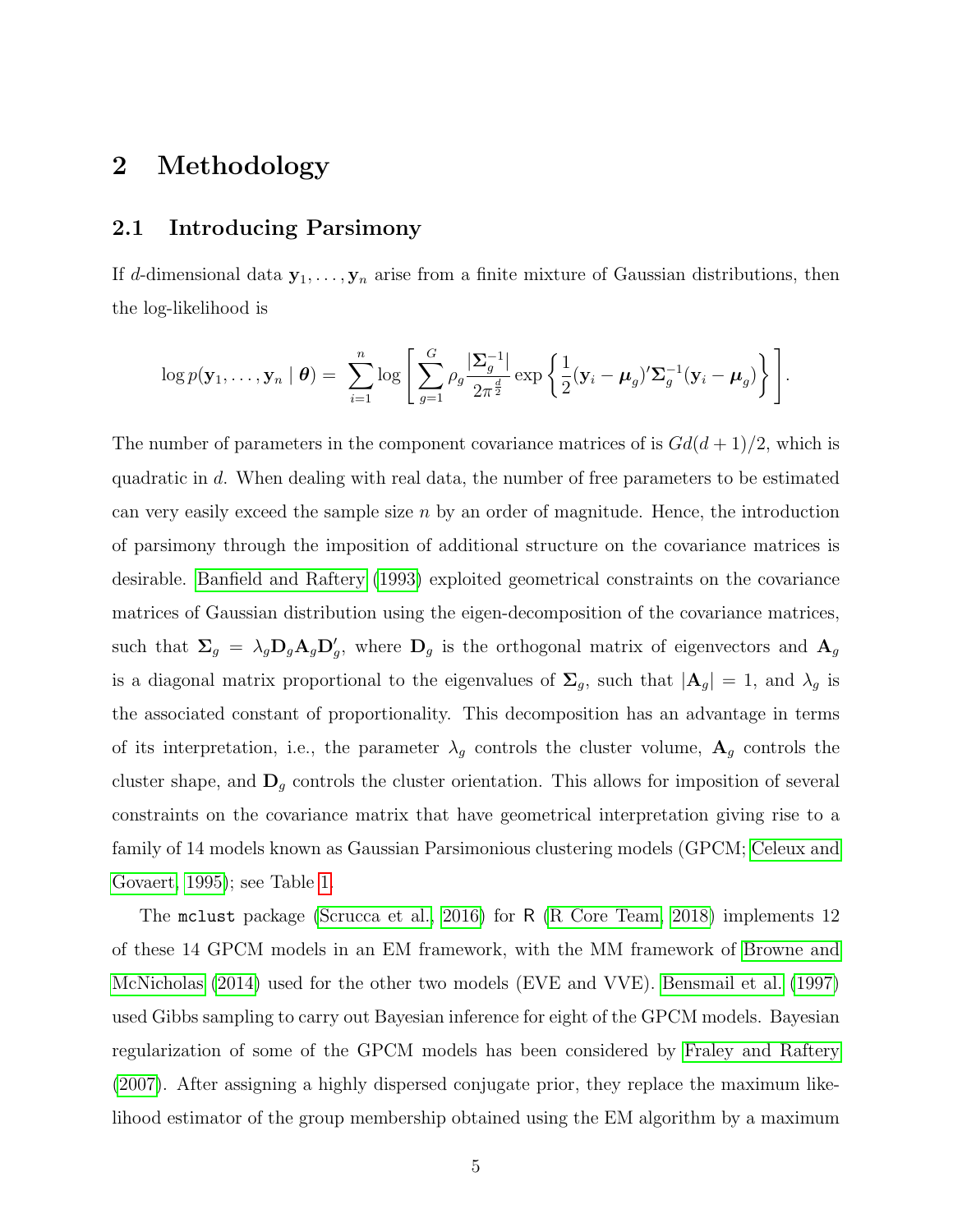<span id="page-5-0"></span>

| Model      | Volume   | <b>Shape</b> | Orientation  | $\Sigma_g$                                          |
|------------|----------|--------------|--------------|-----------------------------------------------------|
| ΕH         | Equal    | Spherical    |              | $\lambda \boldsymbol{I}$                            |
| VII        | Variable | Spherical    |              | $\lambda_q \boldsymbol{I}$                          |
| EEI        | Equal    | Equal        | Axis-Aligned | $\lambda \mathbf{A}$                                |
| VEI        | Variable | Equal        | Axis-Aligned | $\lambda_q$ A                                       |
| <b>EVI</b> | Equal    | Variable     | Axis-Aligned | $\lambda {\bf A}_q$                                 |
| <b>VVI</b> | Variable | Variable     | Axis-Aligned | $\lambda_q \mathbf{A}_q$                            |
| EEE        | Equal    | Equal        | Equal        | $\lambda\textbf{D}\textbf{A}\textbf{D}'$            |
| VEE        | Variable | Equal        | Equal        | $\lambda_a$ DAD'                                    |
| <b>EVE</b> | Equal    | Variable     | Equal        | $\lambda \mathbf{DA}_q \mathbf{D}'$                 |
| <b>EEV</b> | Equal    | Equal        | Variable     | $\lambda \mathbf{D}_q \mathbf{A} \mathbf{D}_q'$     |
| VVE        | Variable | Variable     | Equal        | $\lambda_q \mathbf{D} \mathbf{A}_q \mathbf{D}'$     |
| VEV        | Variable | Equal        | Variable     | $\lambda_g \mathbf{D}_g \mathbf{A} \mathbf{D}_g'$   |
| <b>EVV</b> | Equal    | Variable     | Variable     | $\lambda \mathbf{D}_g \mathbf{A}_g \mathbf{D}_g'$   |
| VVV        | Variable | Variable     | Variable     | $\lambda_g \mathbf{D}_g \mathbf{A}_g \mathbf{D}_g'$ |

Table 1: Nomenclature, interpretation, and covariance structure for each member of the GPCM family.

a posteriori probability (MAP) estimator. Note that  $\text{MAP}(\hat{z}_{ig}) = 1$  if  $g = \arg \max_h(\hat{z}_{ih})$  and MAP( $\hat{z}_{ig}$ ) = 0 otherwise, where  $\hat{z}_{ig}$  denotes the *a posteriori* expected value of  $Z_{ig}$  and

$$
z_{ig} = \begin{cases} 1 & \text{if } \mathbf{x}_i \text{ belongs to component } g, \text{ and} \\ 0 & \text{otherwise.} \end{cases}
$$

A modified BIC using the maximum a posteriori probability was then used for model selection. However, herein we implement 12 of those 14 GPCM models using variational Bayes approximations—conjugate priors are not available for the EVE and VVE models.

### 2.2 Priors and Approximating Densities

As suggested by [McGrory and Titterington](#page-22-7) [\(2007\)](#page-22-7), the Dirichlet distribution is used as the conjugate prior for the mixing proportion, such that

$$
p(\boldsymbol{\rho}) = \mathrm{Dir}(\boldsymbol{\rho}; \alpha_1^{(0)}, \ldots, \alpha_G^{(0)}),
$$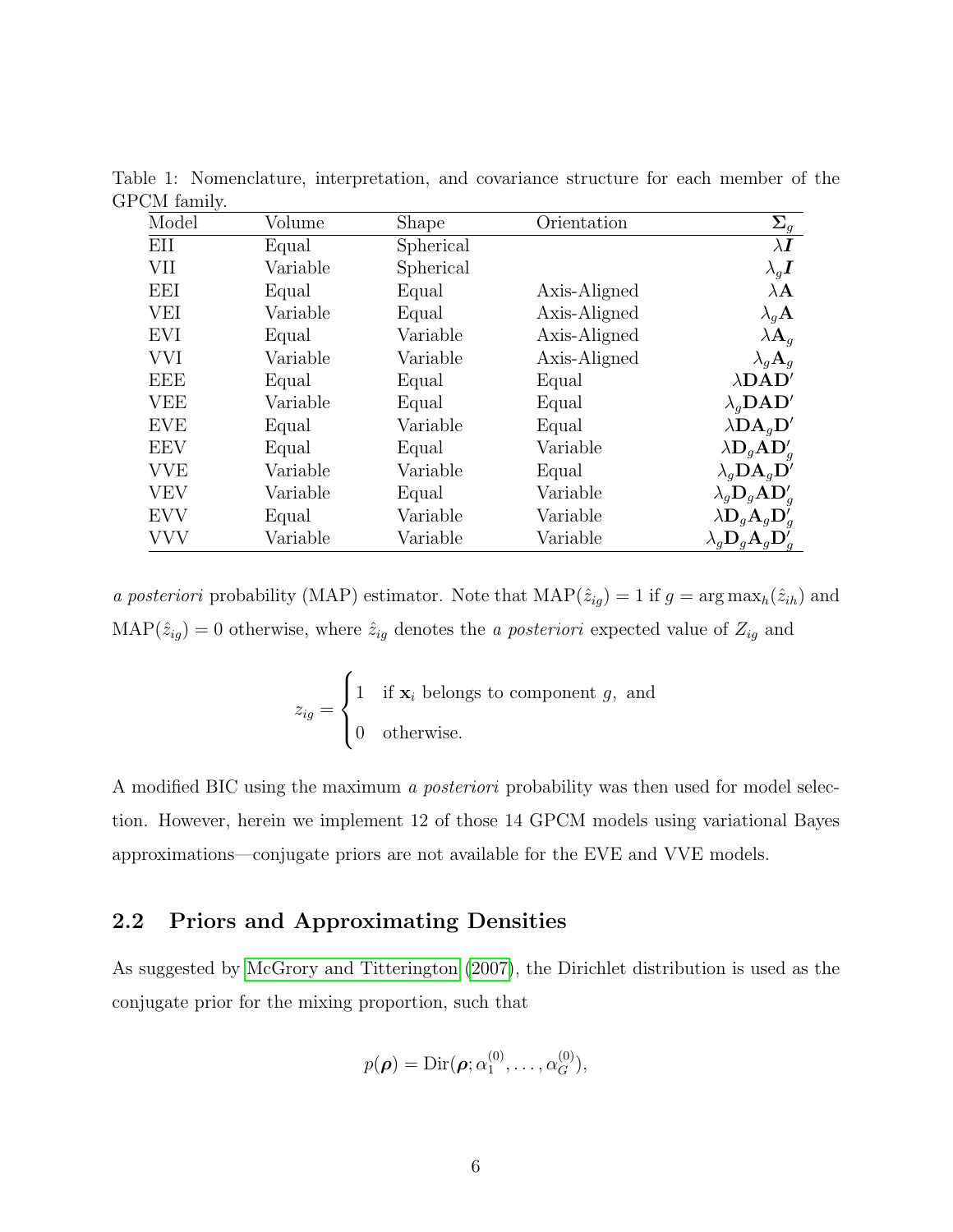where  $\boldsymbol{\rho} = (\rho_1, \dots \rho_G)$  are the mixing proportions and  $\alpha_1^{(0)}$  $\alpha_1^{(0)}, \ldots, \alpha_G^{(0)}$  are the hyperparameters. Conditional on the precision matrix  $\mathbf{T}_g$ , independent normal distributions were used as the conjugate priors for the means such that

$$
p(\boldsymbol{\mu}_1,\ldots,\boldsymbol{\mu}_G\mid\mathbf{T}_1,\ldots,\mathbf{T}_G)=\prod_{g=1}^G\phi_d(\boldsymbol{\mu}_g;\mathbf{m}_g^{(0)},(\beta_g^{(0)}\mathbf{T}_g)^{-1}),
$$

where  ${\bf \{m}}_g^{(0)}, \beta_g^{(0)}\}_{g=1}^G$  are the hyper-parameters.

[Fraley and Raftery](#page-20-12) [\(2007\)](#page-20-12) assigned priors on the parameters for the covariance matrix and its components in a Bayesian regularization application. However, we assign priors on the precision matrix with the hyperparameters given in Table [2.](#page-7-0) Note that it was not possible to put a suitable (i.e., determinant one) prior on the matrix  $\mathbf{A}_g$  for the models EVI and VVI or on **A** for models VEV and VEI; accordingly, we instead put a prior on  $c_g \mathbf{A}_g^{-1}$  or  $c\mathbf{A}^{-1}$ , respectively, where  $c_g$  or c is a positive constant. Using the expected value of  $c_g\mathbf{A}_g^{-1}$ (or  $c\mathbf{A}^{-1}$ ), the expected value of  $\mathbf{A}_g^{-1}$  (or  $\mathbf{A}^{-1}$ ) is determined to satisfy the constraint that the determinant is 1. Because  $\mathbf{D}_g$  is an orthogonal matrix of eigenvectors, the Bingham matrix distribution is used as the conjugate prior for  $\mathbf{D}_g$ . The Bingham distribution, first introduced by [Bingham](#page-19-8) [\(1974\)](#page-19-8), is a probability distribution on a set of orthonormal vectors  $\{u : u'u = 1\}$  and has antipodal symmetry thus making it ideal for random axes.

The Bingham matrix distribution [\(Gupta and Nagar, 2000\)](#page-21-4) is the matrix analogue, on the Steifel manifold, of the Bingham distribution and has been used in multivariate analysis and matrix decomposition methods [\(Hoff, 2009\)](#page-21-5). The density of the Bingham matrix distribution, as defined by [Gupta and Nagar](#page-21-4) [\(2000\)](#page-21-4), is

$$
p(\mathbf{D}) = b(\mathbf{A}, \mathbf{B}) \exp(\text{tr}\{\mathbf{B}\mathbf{D}\mathbf{A}\mathbf{D}'\})[d\mathbf{D}],
$$

for  $\mathbf{D} \in O(n, d)$ , where  $O(n, d)$  is the Stiefel manifold of  $n \times d$  matrices,  $[d\mathbf{D}]$  is the unit invariant measure on  $O(n, d)$ , and **A** and **B** are symmetric and diagonal matrices, respectively. Samples from the Bingham matrix distribution can be obtained using the Gibbs sampling algorithm implemented in the R package rstiefel [\(Hoff, 2012\)](#page-21-6).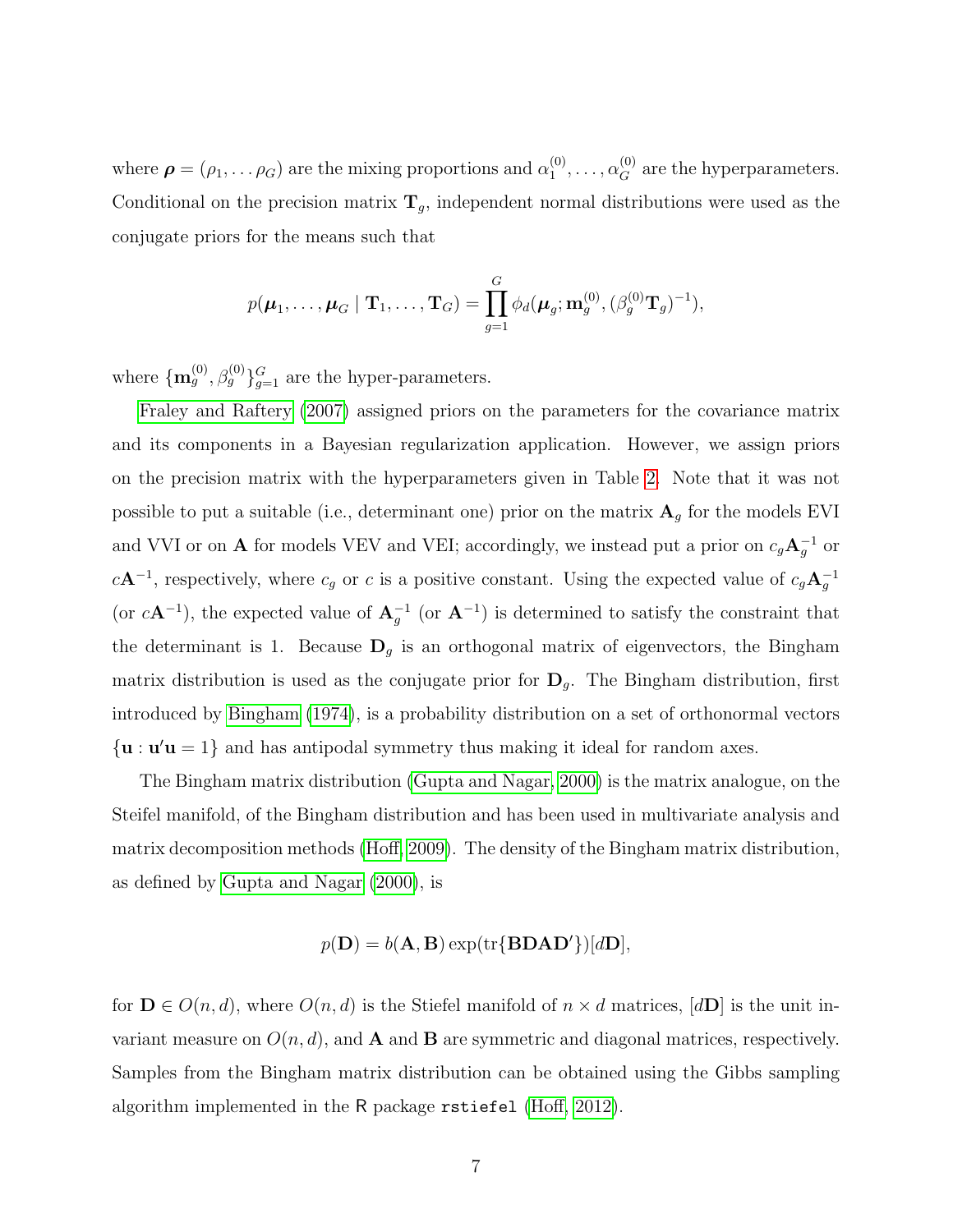| Model      | $\Sigma_q$                                        | $\mu$ and $\mu$ and $\mu$ and $\mu$ and $\mu$ are $\mu$ and $\mu$ and $\mu$ and $\mu$ and $\mu$ and $\mu$ and $\mu$ and $\mu$<br>Precision parameter for prior | Prior and hyperparameters                                                     |
|------------|---------------------------------------------------|----------------------------------------------------------------------------------------------------------------------------------------------------------------|-------------------------------------------------------------------------------|
| EII        | $\lambda \mathbf{I}_d$                            | $\lambda^{-1}$                                                                                                                                                 | Gamma $(a^{(0)}, b^{(0)})$                                                    |
| VII        | $\lambda_g \mathbf{I}_d$                          | $\lambda_q^{-1}$                                                                                                                                               | Gamma $(a_q^{(0)}, b_q^{(0)})$                                                |
| EEI        | $\lambda \mathbf{A}$                              | kth diagonal element of $(\lambda \mathbf{A})^{-1}$                                                                                                            | Gamma $(a_k^{(0)}, b_k^{(0)})$                                                |
| VEI        | $\lambda_q$ <b>A</b>                              | $\lambda_a^{-1}$                                                                                                                                               | Gamma $(a_g^{(0)}, b_g^{(0)})$                                                |
|            |                                                   | kth diagonal elements of $cA^{-1}$                                                                                                                             | Gamma $(al_k^{(0)}, be_k^{(0)})$                                              |
| EVI        | $\lambda \mathbf{A}_q$                            | $\lambda^{-1}$                                                                                                                                                 | Gamma $(a^{(0)},b^{(0)})$                                                     |
|            |                                                   | kth diagonal elements of $c_g \mathbf{A}_q^{-1}$                                                                                                               | Gamma $(a_{gk}^{(0)}, be_{gk}^{(0)})$<br>Gamma $(a_g^{(0)}, b_g^{(0)})$       |
| VVI        | $\lambda_g \mathbf{A}_g$                          | $\lambda_a^{-1}$                                                                                                                                               |                                                                               |
|            |                                                   | kth diagonal elements of $c_g \mathbf{A}_q^{-1}$                                                                                                               | Gamma $(al_{gk}^{(0)}, be_{gk}^{(0)})$<br>Wishart $(v^{(0)}, \Sigma^{(0)-1})$ |
| <b>EEE</b> | $\lambda\textbf{D}\textbf{A}\textbf{D}'$          | $\mathbf{T} = (\lambda \mathbf{D} \mathbf{A} \mathbf{D}')^{-1}$                                                                                                |                                                                               |
| <b>VEE</b> | $\lambda_q$ <b>DAD'</b>                           | $\lambda_a^{-1}$                                                                                                                                               | Gamma $(a_q^{(0)}, b_q^{(0)})$                                                |
|            |                                                   | $\mathbf{T} = (\mathbf{D}\mathbf{A}\mathbf{D}')^{-1}$                                                                                                          | Wishart $(v^{(0)}, \Sigma^{(0)})$                                             |
| <b>EEV</b> | $\lambda \mathbf{D}_g \mathbf{A} \mathbf{D}_g'$   | kth diagonal elements of $(\lambda \mathbf{A})^{-1}$                                                                                                           | Gamma $(a_k^{(0)}, b_k^{(0)})$                                                |
|            |                                                   | $\mathbf{D}_g$                                                                                                                                                 | Bingham matrix $(\mathbf{A}_g^{(0)}, \mathbf{B}_g^{(0)})$                     |
| <b>VEV</b> | $\lambda_g \mathbf{D}_g \mathbf{A} \mathbf{D}_g'$ | $\lambda_q^{-1}$                                                                                                                                               | Gamma $(a_q^{(0)}, b_q^{(0)})$                                                |
|            |                                                   | kth diagonal element of $cA^{-1}$                                                                                                                              | Gamma $(al_k^{(0)}, be_k^{(0)})$                                              |
|            |                                                   | $\mathbf{D}_g$                                                                                                                                                 | Bingham matrix $(\mathbf{A}_g^{(0)}, \mathbf{B}_g^{(0)})$                     |
| <b>EVV</b> | $\lambda \mathbf{D}_g \mathbf{A}_g \mathbf{D}_g'$ | $\lambda^{-1}$                                                                                                                                                 | Gamma $(a^{(0)}, b^{(0)})$                                                    |
|            |                                                   | $\mathbf{T}_g = (\mathbf{D}_g \mathbf{A}_g \mathbf{D}'_g)^{-1}$                                                                                                | Wishart $(v_g^{(0)}, \Sigma_q^{(0)})$                                         |
| VVV        |                                                   | $\lambda_q \mathbf{D}_q \mathbf{A}_q \mathbf{D}_q' \quad \mathbf{T}_q = (\lambda_q \mathbf{D}_q \mathbf{A}_q \mathbf{D}_q')^{-1}$                              | Wishart $(v_g^{(0)}, \Sigma_g^{(0)-1})$                                       |

<span id="page-7-0"></span>Table 2: The precision parameter upon which a prior is placed, as well as the corresponding prior distribution and hyperparameters, for 12 of the 14 members of the GPCM family.

The approximating densities that minimize the KL divergence are as follows. For the mixing proportions,  $q_{\rho}(\rho) = \text{Dir}(\rho; \alpha_1, \dots, \alpha_G)$ , where  $\alpha_g = \alpha_g^{(0)} + \sum_{i=1}^n \hat{z}_{ig}$ . For the mean,

$$
q_{\boldsymbol{\mu}}(\boldsymbol{\mu} \mid \mathbf{T}_1, \ldots, \mathbf{T}_G) = \prod_{g=1}^G \phi_d(\boldsymbol{\mu}_g; \mathbf{m}_g, (\beta_g \mathbf{T}_g)^{-1}),
$$

where  $\beta_g = \beta_g^{(0)} + \sum_{i=1}^n \hat{z}_{ig}$  and

$$
\mathbf{m}_g = \frac{1}{\beta_g} \left( \beta_g^{(0)} \mathbf{m}_g^{(0)} + \sum_{i=1}^n \hat{z}_{ig} \mathbf{y}_i \right).
$$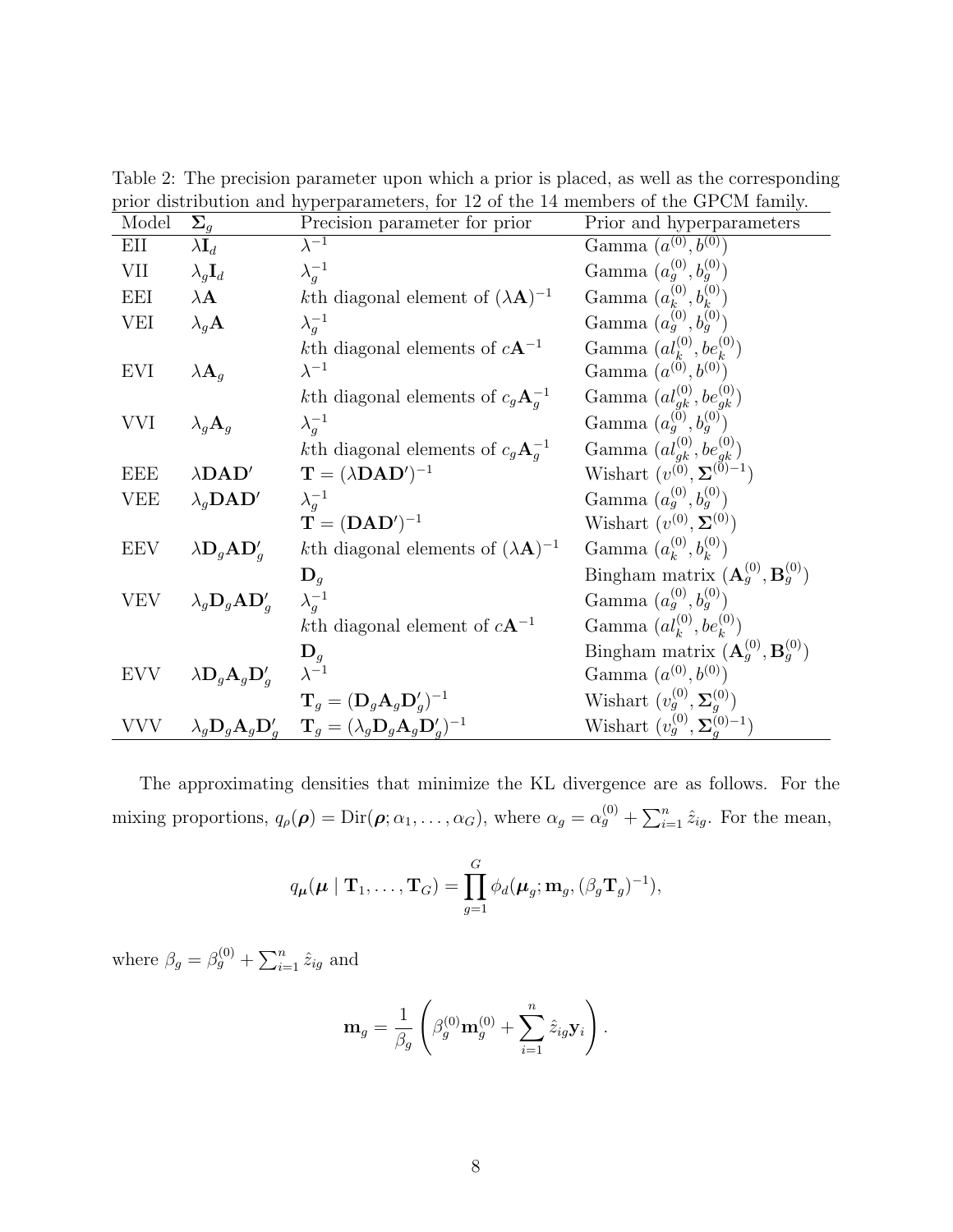The probability that the *i*th observation belongs to a group  $g$  is then given by

$$
\hat{z}_{ig} = \frac{\varphi_{ig}}{\sum_{j=1}^{G} \varphi_{ij}},
$$

where

$$
\varphi_{ig} = \frac{1}{\sum_{g=1}^{G} \varphi_{ij}} \exp \left( \mathbb{E}[\log \rho_g] + \frac{1}{2} \mathbb{E}[\log |\mathbf{T}_g|] - \frac{1}{2} \text{tr} \left\{ \mathbb{E}[\mathbf{T}_g] (\mathbf{y}_i - \mathbb{E}[\boldsymbol{\mu}_g]) (\mathbf{y}_i - \mathbb{E}[\boldsymbol{\mu}_g])' + \frac{1}{\beta_g} \mathbf{I}_d \right\} \right),
$$
  

$$
\mathbb{E}[\log(\rho_g)] = \Psi(\hat{\alpha}_g) - \Psi \left( \sum_{g=1}^{G} \hat{\alpha}_g \right),
$$

 $\mathbb{E}[\mu_g] = \mathbf{m}_g$ , and  $\Psi(\cdot)$  is the digamma function. The values of  $\mathbb{E}[\mathbf{T}_g]$  and  $\mathbb{E}[\log|\mathbf{T}_g|]$  vary depending on the model (see Table [6,](#page-26-0) Appendix [A](#page-26-1) for details). The posterior distribution of the parameters  $\lambda_g^{-1}$  and  $\mathbf{A}_g$  are gamma distributions and, therefore, the expected value of  $\mathbb{E}[\lambda_g^{-1}], \mathbb{E}[\log|\lambda_g^{-1}|], \mathbb{E}[\mathbf{A}_g],$  and  $\mathbb{E}[\log|\mathbf{A}_g|]$  all have a closed form. The posterior distribution for  $D_gA_gD'_g$  is Wishart distribution and so there is a closed form solution for  $\mathbb{E}[D_gA_gD'_g]$ and  $\mathbb{E}[\log |D_g \mathbf{A}_g \mathbf{D}_g' |]$ . The posterior distribution of the parameter  $\mathbf{D}_g$  is a Bingham matrix distribution (see Appendix [C](#page-29-0) for details) and, hence, Monte Carlo integration was used to find the expected values of  $\mathbb{E}[T_g]$  and  $\mathbb{E}[\log |T_g|]$ . The estimated model parameters maximize the lower bound of the marginal log-likelihood.

#### 2.3 Convergence

The posterior log-likelihood of the observed data obtained using the posterior expected values of the parameters is

$$
\log p(\mathbf{y}_1,\ldots,\mathbf{y}_n \mid \tilde{\boldsymbol{\theta}}) = \sum_{i=1}^n \log \left[ \sum_{g=1}^G \frac{\tilde{\rho}_g |\tilde{\mathbf{T}}_g|}{2\pi^{d/2}} \exp \left\{ \frac{1}{2} (\mathbf{y}_i - \tilde{\boldsymbol{\mu}}_g)' \tilde{\mathbf{T}}_g (\mathbf{y}_i - \tilde{\boldsymbol{\mu}}_g) \right\} \right],
$$

where  $\tilde{\boldsymbol{\mu}}_g = \mathbf{m}_g$  and

$$
\tilde{\rho}_g = \frac{\alpha_g}{\sum_{j=1}^G \alpha_j}.
$$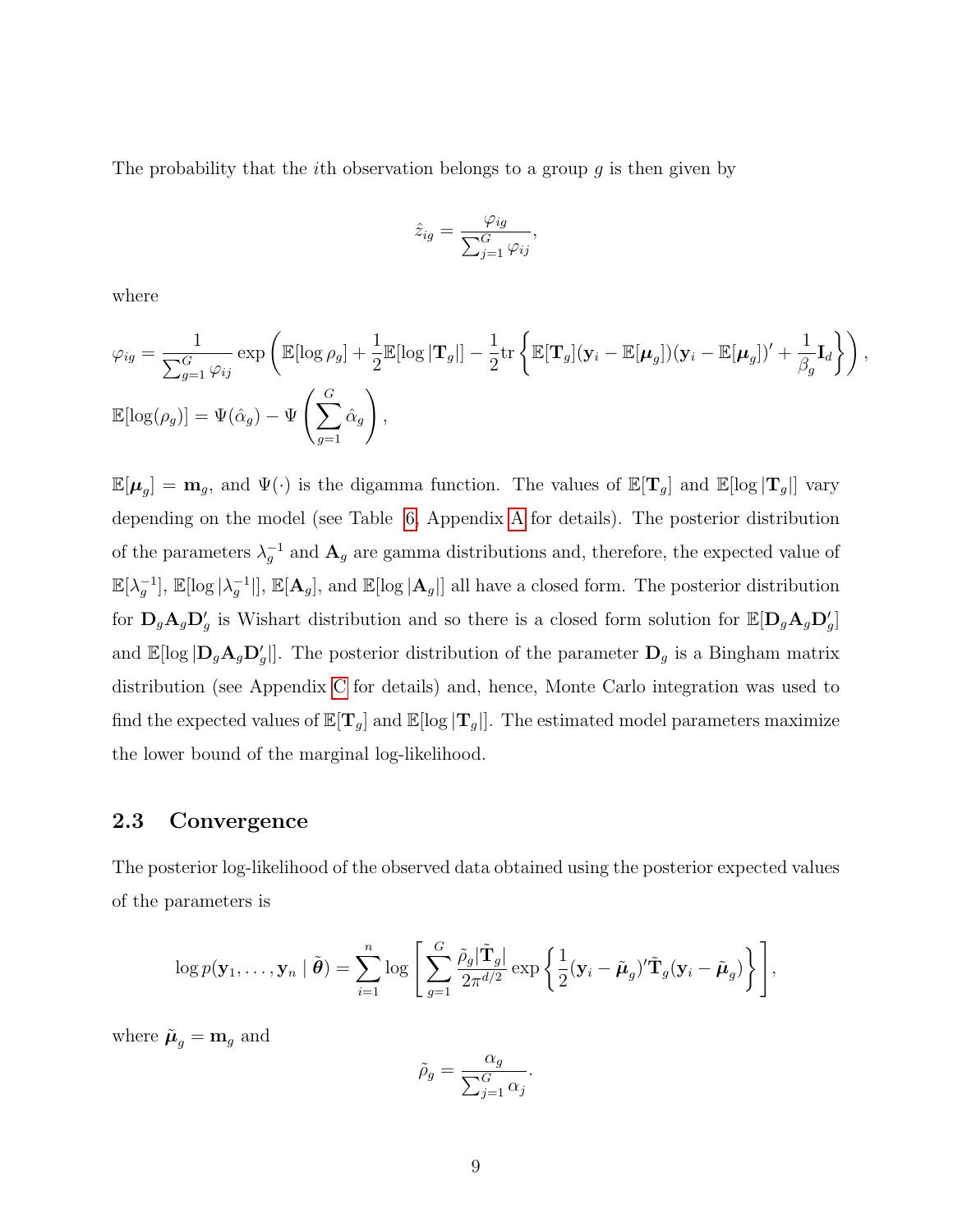The expected precision matrix  $\tilde{\mathbf{T}}_g$  varies according to the model. Convergence of the algorithm for these models is determined using a modified Aitken acceleration criterion. The Aitken acceleration [\(Aitken, 1926\)](#page-19-9) is given by

$$
a^{(m)} = \frac{l^{(m+1)} - l^{(m)}}{l^{(m)} - l^{(m-1)}},
$$

where  $l^{(m)}$  is the value of the posterior log-likelihood at iteration m. Convergence can be considered to have been achieved when

$$
\left|l_{\infty}^{(m+1)}-l_{\infty}^{(m)}\right|<\epsilon,
$$

where  $l_{\infty}^{(m+1)}$  is an asymptotic estimate of the log-likelihood given by

$$
l_{\infty}^{(m+1)}=l^{(m)}+\frac{1}{(1-a^{(m)})}(l^{(m+1)}-l^{(m-1)})
$$

 $(Böhning et al., 1994).$ 

The VEV and EEV models utilize Gibbs sampling and Monte Carlo integration to find both the expected value of the parameter  $\mathbf{T}_g$  and the expectations of functions of  $\mathbf{T}_g$ . As the Gibbs sampling chain approaches the stationary posterior distribution, the posterior loglikelihood oscillates rather than monotonically increasing at every new iteration. Hence, an alternate convergence criteria was used for these models. When the relative change in the parameter estimates from successive iterations is small, convergence is assumed. Hence, for the VEV and EEV models, the algorithm is stopped when

<span id="page-9-0"></span>
$$
\max_{i} \left\{ \frac{|\psi_i^{(m+1)} - \psi_i^{(m)}|}{|\psi_i^{(m)}| + \delta_1} \right\} < \delta_2,
$$
\n(1)

where  $\delta_1$  and  $\delta_2$  are predetermined constants,  $\psi_i^{(m)}$  $i^{(m)}$  is the estimate of the *i*<sup>th</sup> parameter on the  $m$ th iteration, and  $i$  indexes over every parameter in the model—note that, for matrixor vector-valued parameters,  $\psi_i^{(m)}$  $i^{(m)}$  corresponds to an individual element so that i indexes over all parameter elements and the comparison in [\(1\)](#page-9-0) is element-wise. In the analyses herein,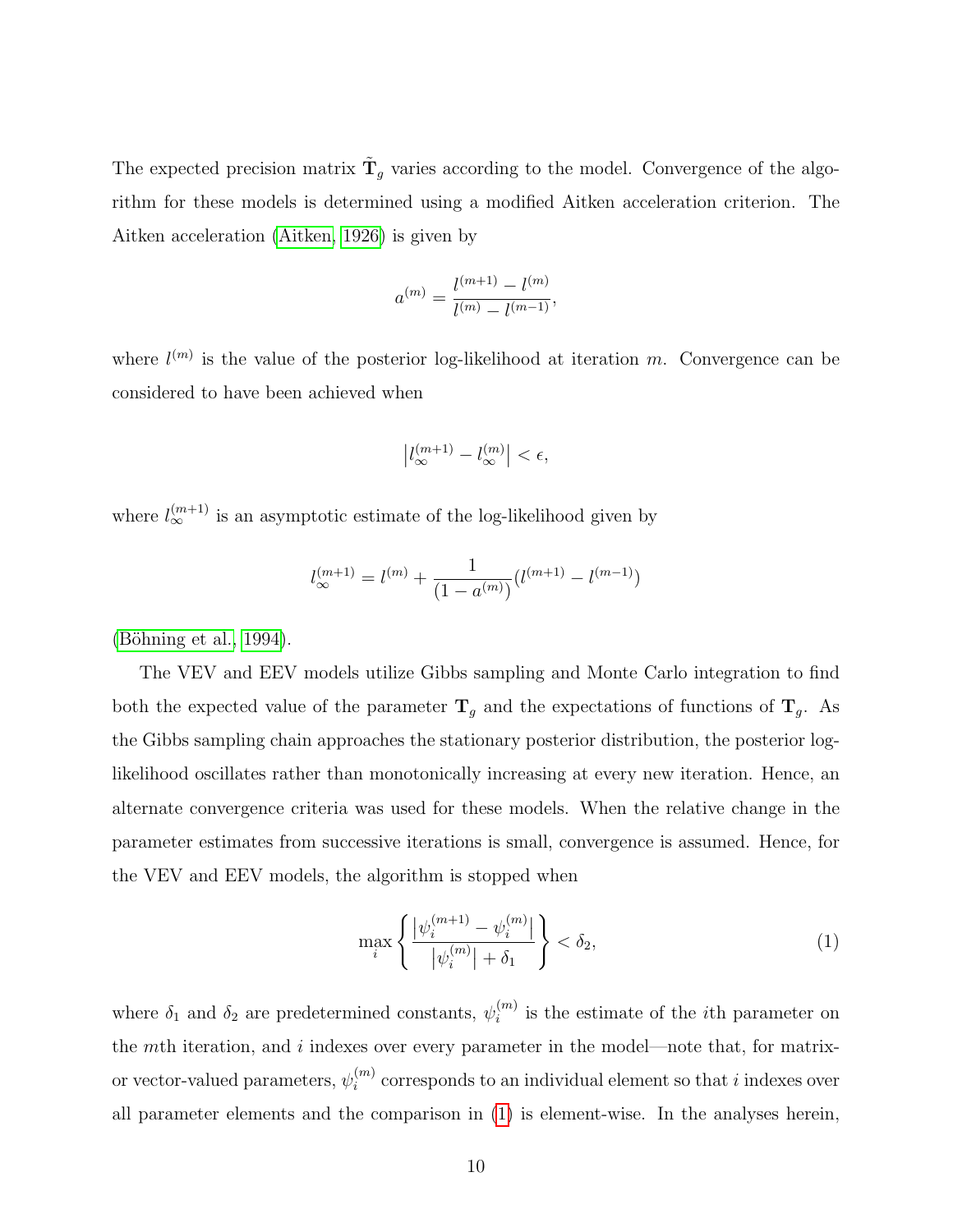we use  $\delta_1 = 0.001$  and  $\delta_2 = 0.05$  for three consecutive iterations. A detailed discussion of the convergence of Monte Carlo EM is provided in [Neath et al.](#page-23-10) [\(2013\)](#page-23-10).

#### 2.4 Model Selection

Despite the benefits of simultaneously obtaining parameter estimates along with the number of components, a model selection criterion is needed to determine the covariance structure. For the selection of the model with the best fit, the deviance information criterion (DIC; [Spiegelhalter et al., 2002\)](#page-24-11) is used as suggested by [McGrory and Titterington](#page-22-7) [\(2007\)](#page-22-7). The DIC is given by

$$
\text{DIC} = -2\log p(\mathbf{y}_1, \dots, \mathbf{y}_n \mid \tilde{\boldsymbol{\theta}}) + 2p_D,
$$

where

$$
2p_D \approx -2\int q_\theta(\boldsymbol{\theta})\log\left\{\frac{q_\theta(\boldsymbol{\theta})}{p(\boldsymbol{\theta})}\right\}d\boldsymbol{\theta} + 2\log\left\{\frac{q_\theta(\tilde{\boldsymbol{\theta}})}{p(\tilde{\boldsymbol{\theta}})}\right\}
$$

and  $\log p(\mathbf{y}_1, \ldots, \mathbf{y}_n | \tilde{\boldsymbol{\theta}})$  is the posterior log-likelihood of the data.

Hereafter, the variational Bayes approach that uses the variational Bayes algorithms introduced herein together with the DIC to select the model (i.e., covariance structure) will be referred to as the VB-DIC approach.

#### 2.5 Performance Assessment

The adjusted Rand index (ARI; [Hubert and Arabie, 1985\)](#page-21-7) is used to assess the performance of the clustering techniques applied in Section [3.](#page-11-0) The Rand index [\(Rand, 1971\)](#page-24-12) is based on the pairwise agreement between two partitions, e.g., predicted and true classifications. The ARI corrects the Rand index to account for agreement by chance: a value of 1 indicates perfect agreement, the expected value under random class assignment is 0, and negative values indicate a classification that is worse than would be expected by guessing.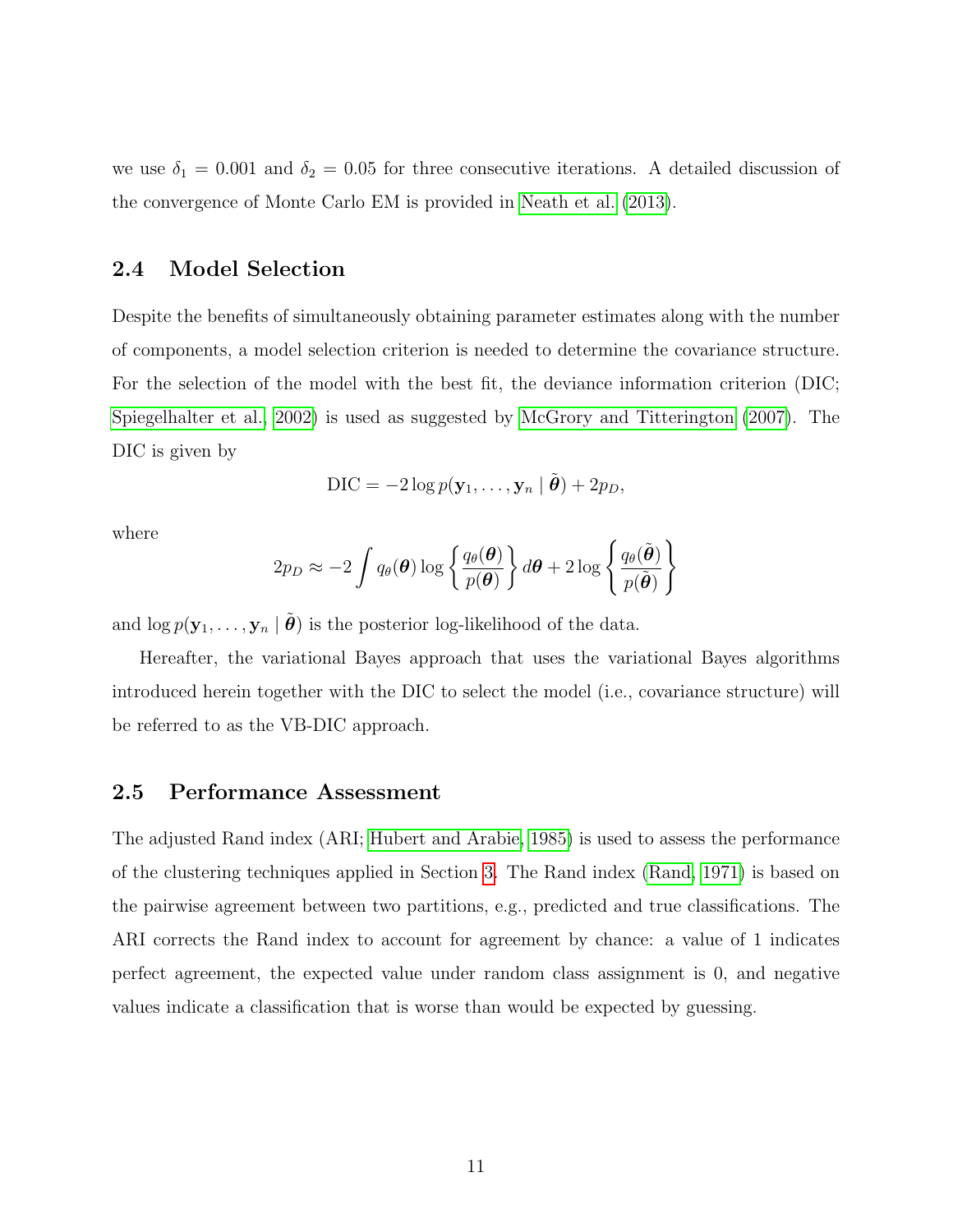## <span id="page-11-0"></span>3 Results

#### 3.1 Simulation Study 1

The VB-DIC approach is run on 50 simulated two-dimensional Gaussian data sets with three components and known mean and covariance structures  $\Sigma_g = \lambda_g \mathbf{I}_d$  (VII, see Table [3](#page-11-1) for  $\lambda_g$ values). For each dataset, we use five random starts for each of 12 members of the GPCM family, and we set the maximum number of components to ten each time. For each dataset, the model with the smallest DIC is selected as the final model. A  $G = 3$  component model is selected on 46 out of 50 occasions with an ARI of 1 each time while a  $G = 4$  component model was selected, with an average ARI of 0.96 and a standard deviation of 0.044, on the other four occasions.

A VII model is selected on 47 out of 50 occasions, with VEE and VVV models selected twice and once, respectively. When VEE and VVV are selected, the average difference between the DIC values of the model selected and VII is 1.553 with a standard deviation of 1.984 (the range of the difference was 0.470–3.049). This shows that, although the model selected was different than VII in four cases, the chosen model has similar DIC value to the VII model in each case. In all, there are 43 cases where a  $G = 3$  component VII model is selected and the true and average estimated values (with standard deviations) for  $\pmb{\mu}_g$  and  $\lambda_g$  in these cases are given in Table [3—](#page-11-1)in all cases, the estimates are very close to the true values.

<span id="page-11-1"></span>

|             |                      | $\boldsymbol{\mu}_a$ |                 |             | $\Delta a$ |
|-------------|----------------------|----------------------|-----------------|-------------|------------|
| $n_{\it a}$ | $\boldsymbol{\mu}_a$ | Mean                 | St. Dev.        | Mean        | St. Dev.   |
| 1 250       | $(-7, -7)'$          | $(-6.985, -6.990)'$  | (0.081, 0.097)' | 2.2 2.199   | 0.042      |
| 2 100       | $(-2, 2)'$           | $(-1.999, 1.985)'$   | (0.073, 0.066)' | $0.5$ 0.489 | 0.101      |
| 150         | (8,0)'               | (7.980, 0.031)'      | (0.090, 0.090)' | 1.2 1.220   | 0.130      |

Table 3: Summary of the average and standard errors of the estimated parameters from the cases where a  $G = 3$  component VII model is selected in Simulation Study 1.

One advantage of using a variational Bayes approach is that at every iteration, the hyperparameters of the variational posterior are updated to further minimize the Kullback-Leibler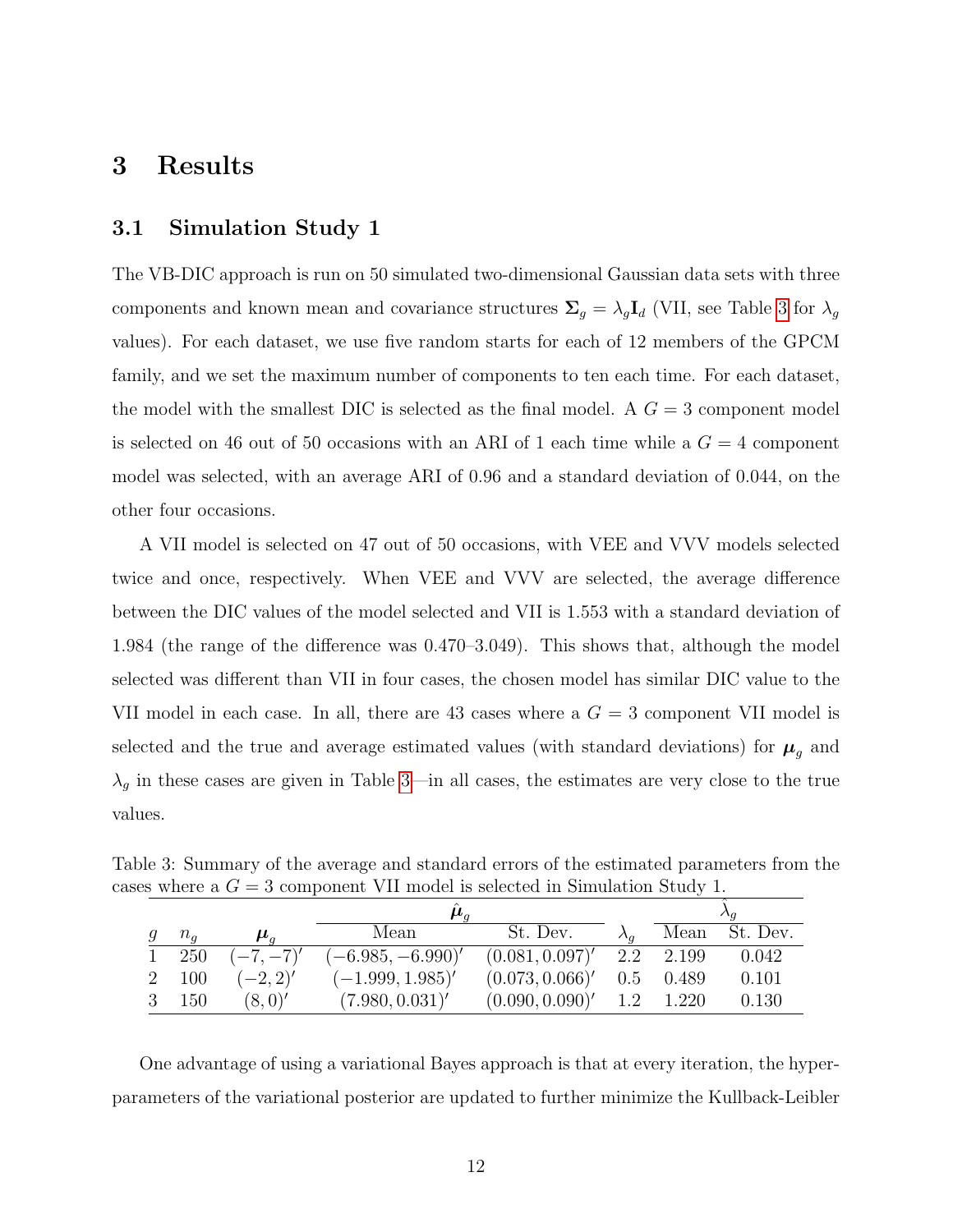divergence between the approximate variational posterior density and the true posterior density. Hence, 95% credible intervals can be created using the variational posterior distribution for all the component means  $\mu_g$  and the component precision parameter  $1/\sigma_g^2$  for each run (see Figure [1\)](#page-12-0). A Bayesian credible interval provides an interval within which the unobserved parameter value falls with a certain probability. Similar to [Wang et al.](#page-25-4) [\(2005\)](#page-25-4), we also evaluated the frequentist coverage probability of the intervals, i.e., the number of times the true value of the parameter is contained within the credible interval. Across the nine parameters, the mean coverage probability was 0.927 (range 0.860–0.976), which is slightly lower than 0.95. [Blei et al.](#page-19-11) [\(2017\)](#page-19-11) point out that variational inference tends to underestimate the variance of the posterior density.



<span id="page-12-0"></span>Figure 1: 95% credible intervals for the component means  $\mu_g$  (top two rows) and the component precision parameter  $1/\sigma^2$  (bottom row) for the 43 runs where a  $G = 3$  component VII model is selected in Simulation Study 1, where vertical lines denote the values of the parameters used to generate the data.

For completeness, the EM algorithm together with the BIC to select the model (i.e.,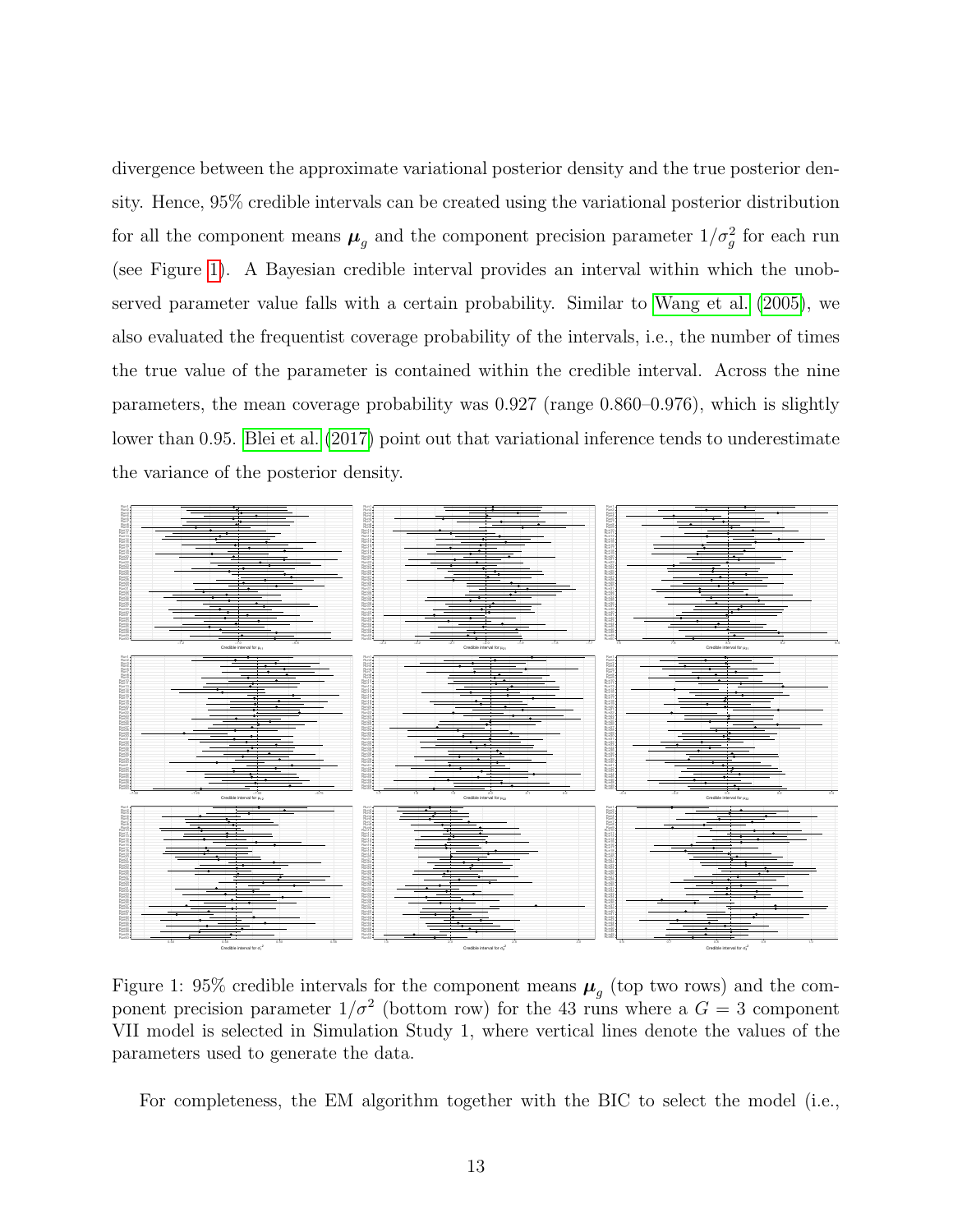covariance structure and  $G$ )—referred to as the EM-BIC framework hereafter—was also applied to these data using the mclust package for R. In all 50 cases, a  $G = 3$  component VII model is chosen and gives perfect classification results for all 50 datasets.

#### 3.2 Simulation Study 2

We ran another simulation study with 50 different three component, three-dimensional Gaussian distributions with known mean and covariance structure  $\Sigma_g = \Sigma = \lambda \mathbf{D} \mathbf{A} \mathbf{D}'$ . Again, five different runs with different random starts are used and the maximum number of components is set to ten. In 41 out of 50 datasets, a three-component model is selected by the VB-DIC approach. Out of these 41 cases, an EEE model is selected 39 times and an EEV model is selected twice. These 41 cases give an average ARI of 1.000 (sd 0.001). When an EEV model is selected, the difference in DIC between the EEV and EEE models is 3.256 and 8.095, respectively, indicating that these two models were close in their fits. Four- and five-component models were selected for 8 and 1 of the datasets, respectively, with an average ARI of 0.923 (sd 0.097). The true and estimated mean parameters using VB-DIC for the EEE model are given in Table [4,](#page-13-0) and the true and estimated covariance parameters using VB-DIC for the EEE model are:

$$
\mathbf{\Sigma} = \begin{bmatrix} 0.50 & 0.35 & 0.25 \\ 0.35 & 1.00 & 0.45 \\ 0.25 & 0.45 & 1.20 \end{bmatrix}, \quad \hat{\mathbf{\Sigma}} = \begin{bmatrix} 0.494 \ (\text{sd } 0.049) & 0.346 \ (\text{sd } 0.044) & 0.235 \ (\text{sd } 0.044) & 0.235 \ (\text{sd } 0.076) & 0.445 \ (\text{sd } 0.069) \\ 0.235 \ (\text{sd } 0.046) & 0.445 \ (\text{sd } 0.069) & 1.204 \ (\text{sd } 0.099) \end{bmatrix}.
$$

<span id="page-13-0"></span>Table 4: Summary of the average and standard errors of the estimated parameters from 39 out of the 50 three-dimensional simulated datasets where an EEE model was selected along the true parameters used to generate the data.

| $n_{q}$ | $\boldsymbol{\mu}_a$ | Mean                        | St. Dev.               |
|---------|----------------------|-----------------------------|------------------------|
| 150     | $(-2,-2,-2)'$        | $(-2.007, -2.025, -2.002)'$ | (0.077, 0.103, 0.119)' |
| 100     | (4,0,0)'             | (4.002, 0.013, 0.017)'      | (0.051, 0.068, 0.076)' |
| 75      | $(-5, 0, 2)'$        | $(-5.005, -0.009, 1.976)'$  | (0.087, 0.117, 0.108)' |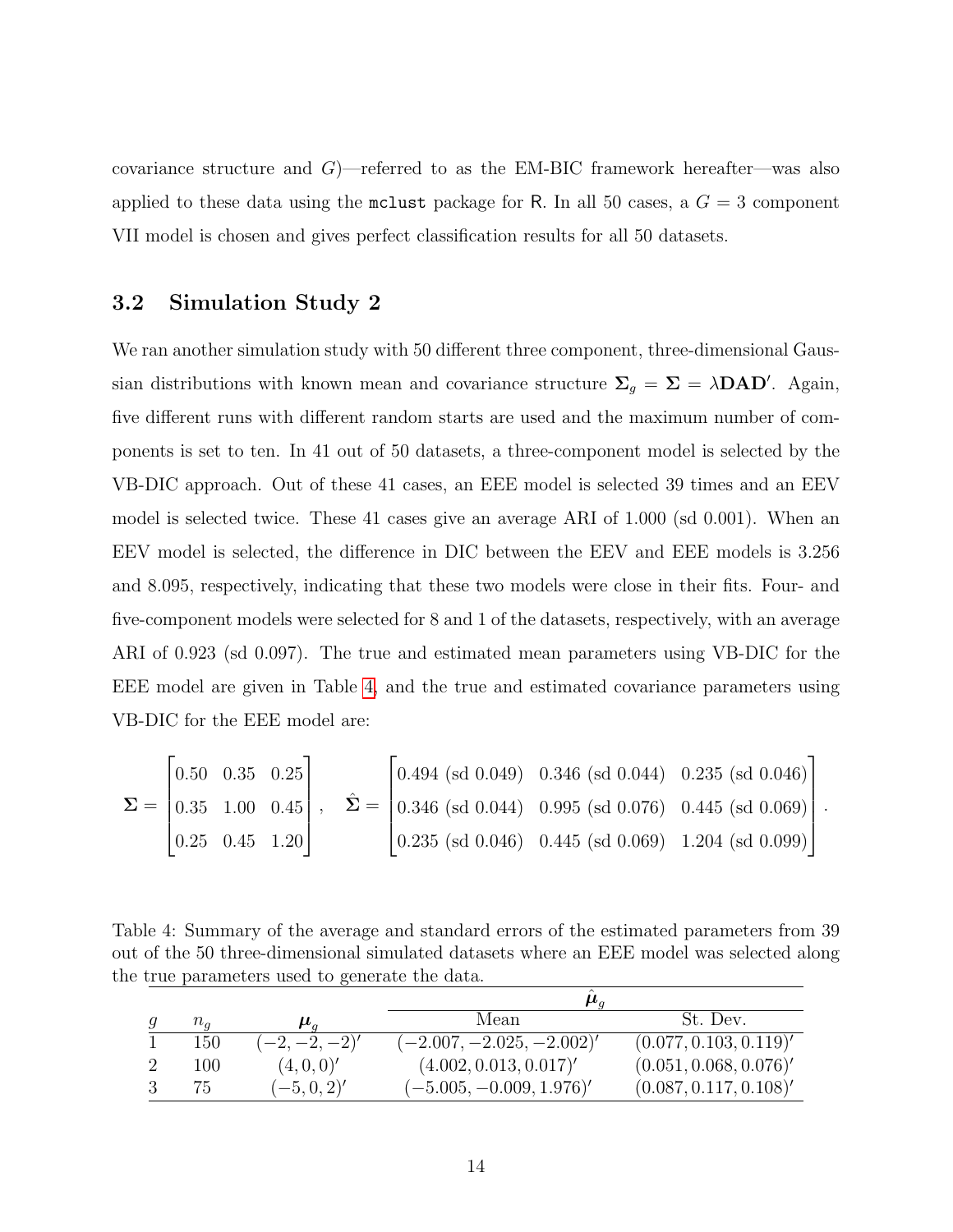The EM-BIC framework, via mclust, was also used for these data. An EEE model was chosen for all 50 datasets with an average ARI of 1.0 (sd 0.001).

#### 3.3 Clustering of Benchmark Datasets

To demonstrate the performance of the VB-DIC approach, we applied our algorithm on several benchmark datasets and compared its performance with the widely used EM-BIC framework via the mclust package.

Crabs data: The Leptograpsus crab data set, publicly available in the package MASS [\(Ven](#page-25-5)[ables and Ripley, 2002\)](#page-25-5) for R, consists of biological measurements on 100 crabs from two different species (orange and blue) with 50 males and 50 females of each species. The biological measurements (in millimeters) include frontal lobe size, rear width, carapace length, carapace width, and body depth. Although this data set has been analyzed quite often in the literature, using several different clustering approaches, the correlation among the variables makes it difficult to cluster (Figure [2\)](#page-15-0). Due to this known issue with the data set, we introduced an initial step of processing using principal component analysis to convert these correlated variables into principal components (Figure [2\)](#page-15-0). Finally, the VB-DIC approach was run on these uncorrelated principal components with a maximum of  $G = 10$  components.

SRBCT data: The SRBCT dataset, available in the R package plsgenomics [\(Boulesteix et al.,](#page-20-13) [2018\)](#page-20-13), is a gene expression data from the microarray experiments of small round blue cell tumors (SRBCT) of childhood cancer. It contains measurements on 2,308 genes from 83 samples comprising of 29 cases of Ewing sarcoma (EWS), 11 cases of Burkitt lymphoma (BL), 18 cases of neuroblastoma (NB), and 25 cases of rhabdomyosarcoma (RMS). Note that our proposed variational Bayes algorithm is not designed for high-dimensional, low sample size (i.e., large p, small N) problems. [Dang et al.](#page-20-2) [\(2015\)](#page-20-2) performed a differential expression analysis on the gene expression data using an ANOVA across the known groups and selected the top ten genes, ranked using the obtained p-values, to represent a potential set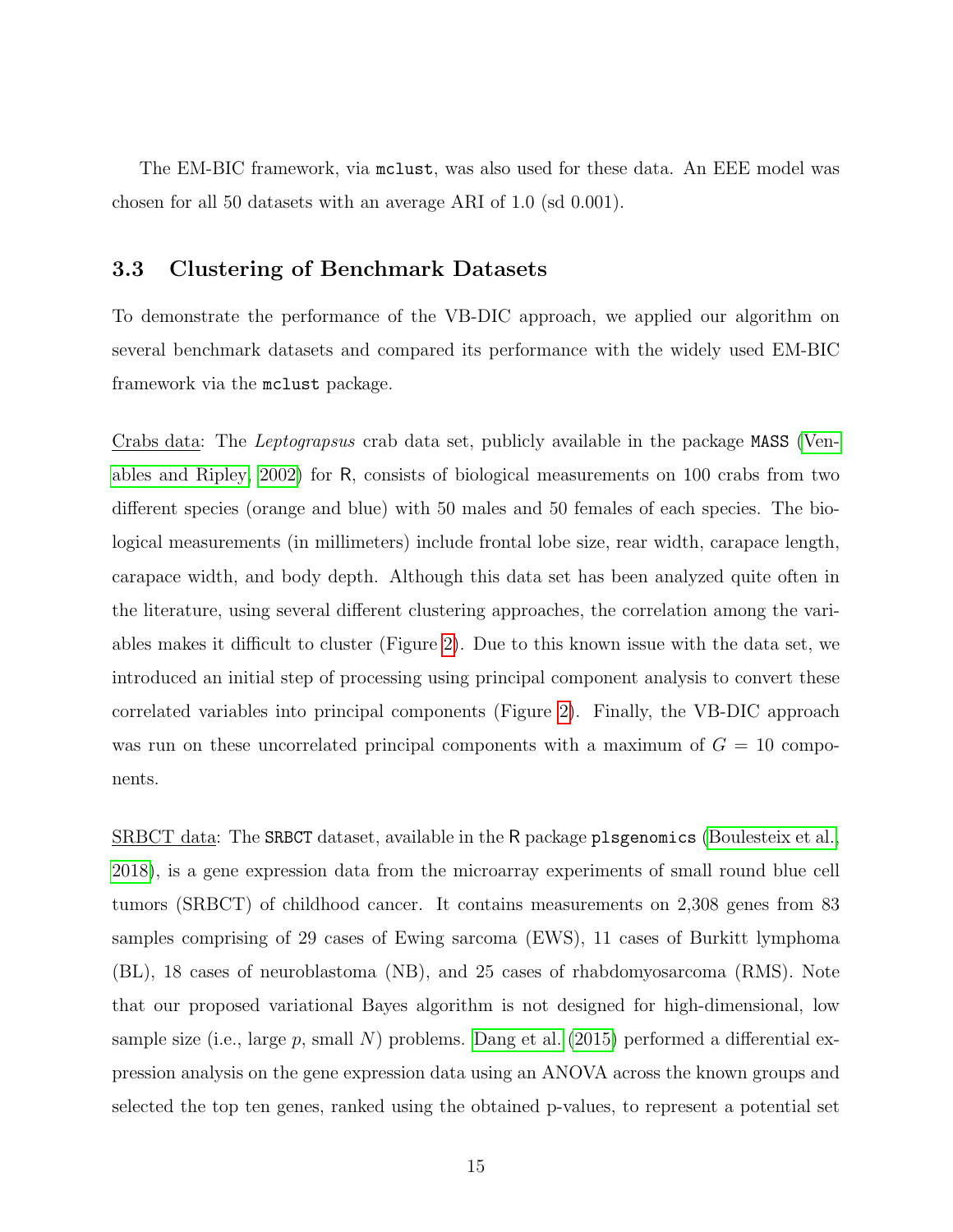

<span id="page-15-0"></span>Figure 2: Scatter plot matrix showing the relationships among the variables in the Leptograpsus crabs dataset (left) and showing the relationships among the uncorrelated principal components (right), where the colors/symbols represents the different groups.

of measurements that contain information on group identification. Hence, we preprocessed the SRBCT dataset in a similar manner to [Dang et al.](#page-20-2) [\(2015\)](#page-20-2) and implemented the VB-DIC approach with a maximum of  $G = 10$  components.

Iris data: The Iris data set available in the R datasets package contains measurements in centimeters of the variables sepal length, sepal width, petal length, and petal width of 50 flowers from each of the three species of Iris: Iris setosa, Iris versicolor, and Iris virginica.

Diabetes data: The diabetes dataset available in the R package mclust contains measurements on three variables on 145 non-obese adult patients classified into three groups (Normal, Overt and Chemical):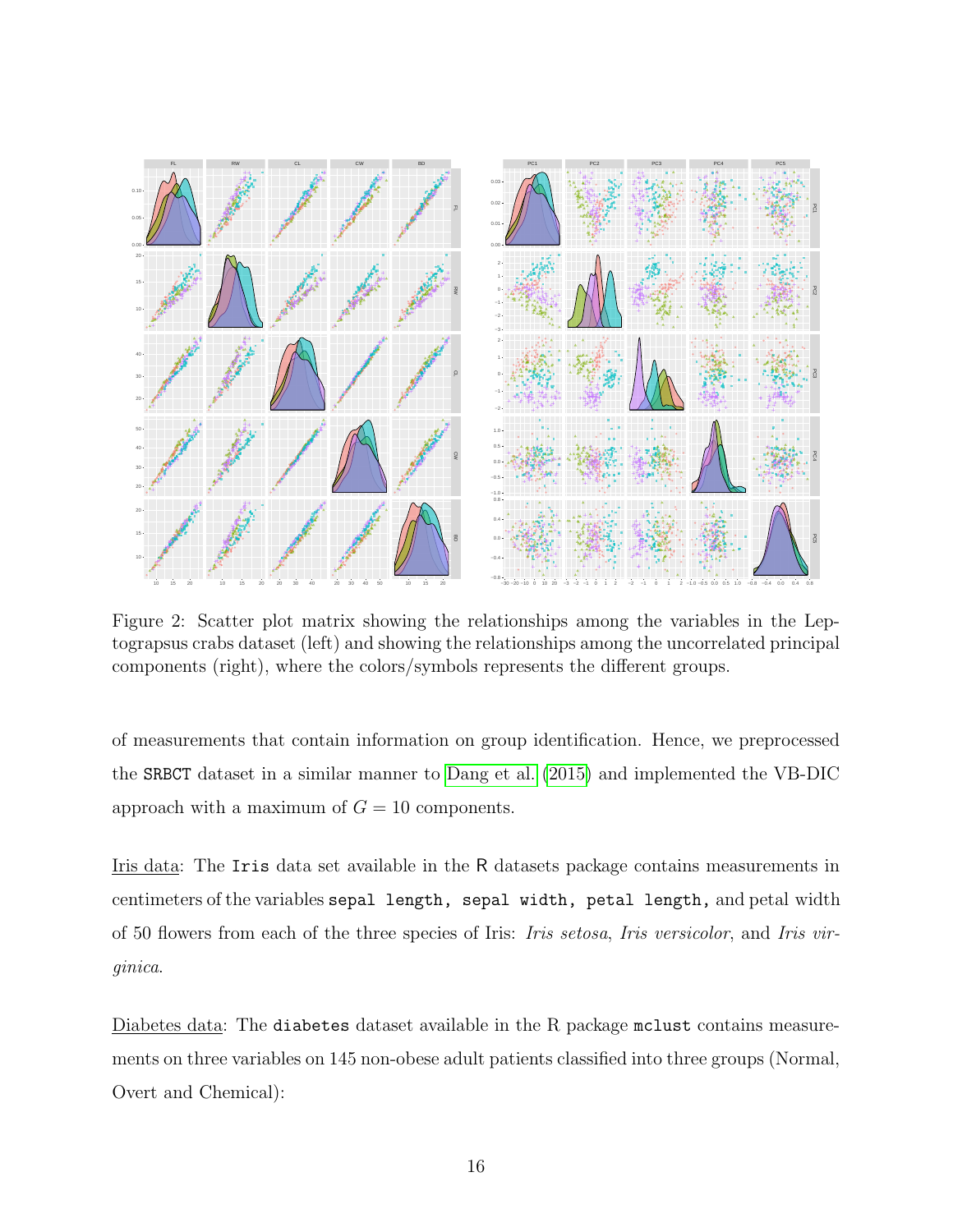- glucose: Area under plasma glucose curve after a three hour oral glucose tolerance test.
- insulin: Area under plasma insulin curve after a three hour oral glucose tolerance test.
- sspg: Steady state plasma glucose.

Banknote data: The banknote dataset, available in the R package mclust, contains six measurements of 100 genuine and 100 counterfeit old Swiss 1000-franc bank notes. Measurements are available for the following variables:

- Length: Length of the bill in mm.
- Left: Width of left edge in mm.
- Right: Width of right edge in mm.
- Bottom: Bottom margin width in mm.
- Top: Top margin width in mm.
- Diagonal: Length of diagonal in mm.

A summary of the performance of the VB-DIC approach and the EM-BIC approach is given in Table [5,](#page-16-0) where the approach that gives the best performance is in bold. For three out of five benchmark datasets, our VB-DIC approach outperforms the EM-BIC framework as implemented via mclust. For one of the five datasets, our VB-DIC approach gives the same ARI as the EM-BC framework and, in the other one of the five datasets, the EM-BIC framework yields a slightly larger ARI compared to our VB-DIC approach.

<span id="page-16-0"></span>Table 5: Summary of the performance of VB-DIC approach on the benchmark datasets along with the performance using the EM-BIC framework.

| ◡       |               |             |                |             |
|---------|---------------|-------------|----------------|-------------|
|         |               |             |                | $EM-BIC$    |
| Classes |               | ${\rm ARI}$ | $\mathbf \tau$ | ${\rm ARI}$ |
|         | 3             | 0.842       | 3              | 0.842       |
|         | $\mathcal{C}$ | 0.788       | 6              | 0.600       |
|         | 4             | 0.645       | 3              | 0.664       |
|         | 3             | 0.732       | റ              | 0.568       |
|         |               | 0.760       |                | 0.736       |
|         |               |             | VB-DIC         |             |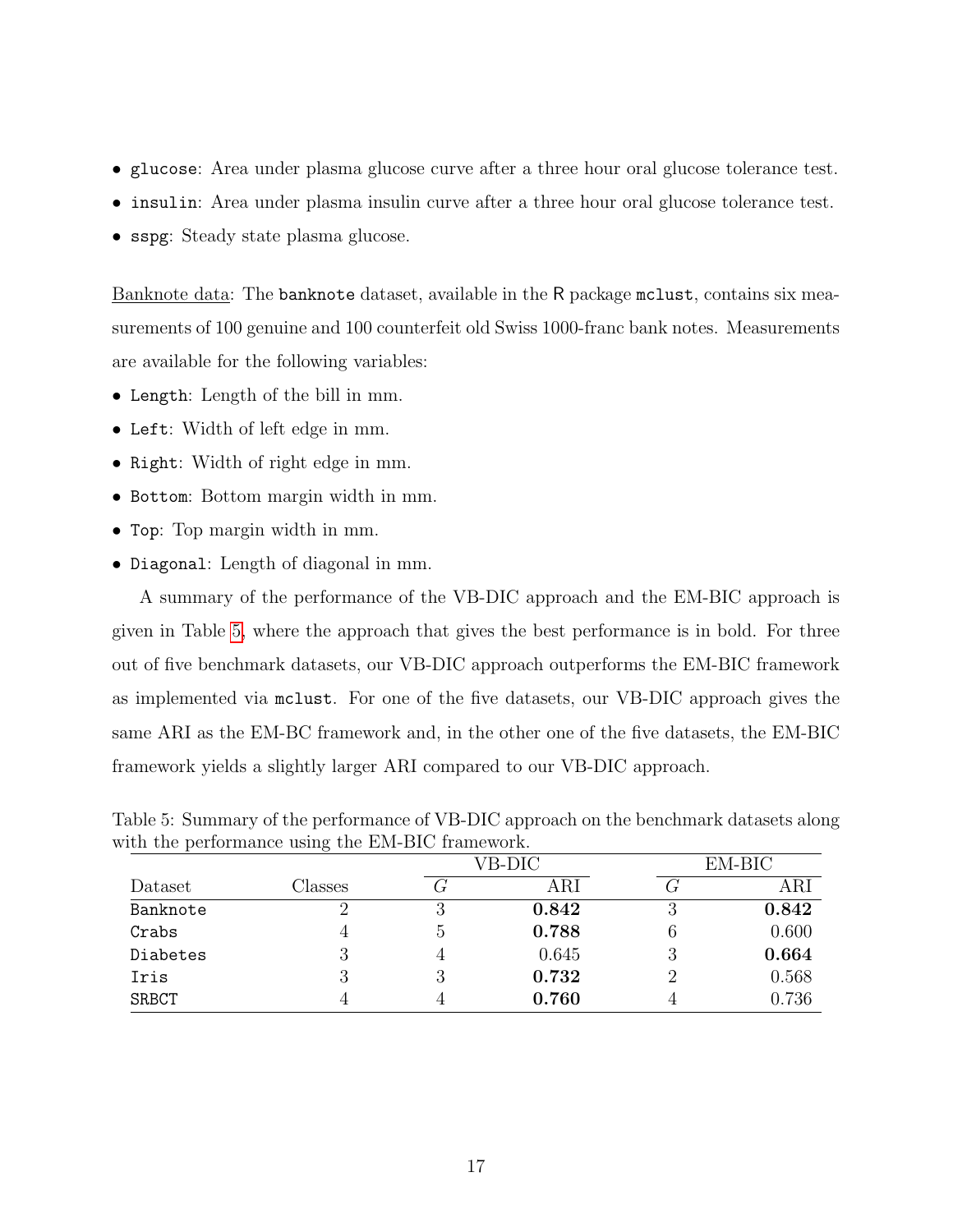## 4 Discussion

A variational Bayes approach has been introduced for parameter estimation for model-based clustering via the well-known GPCM family. As stated before, an advantage of using a variational Bayes algorithm is that because the hyperparameters of the approximating posterior densities are updated at every iteration, we are indeed updating the approximating variational posterior density of a parameter as opposed to the point estimate of a parameter as in an EM framework. This essentially leads to a natural framework to extract interval estimates (i.e., credible intervals) for every run similar to a fully Bayesian approach but without the need to create a confidence interval via bootstrapping like in an EM framework. We also preserve the monotonicity property of the log-likelihood function like an EM algorithm which is lost in a fully Bayesian MCMC based-approach. Additionally, the variational Bayes approach allows for simultaneously obtaining parameter estimates and the number of components. However, a model selection criterion still needs to be utilized while selecting the covariance structure. Herein, we used the DIC for the selection of the covariance structure and so the resulting variational Bayes approach was called the VB-DIC approach. As can be seen from the simulation studies, the correct covariance structure is often selected using the DIC. That said, it may well be the case that another criterion is more suitable for selecting the model (i.e., the covariance structure). Notably, starting values play a different role for variational Bayes than for the EM algorithm—because the former gradually reduces G as the algorithm iterates, the "starting values" for all but the initial  $G$  are not the values used to actually start the algorithm. Accordingly, direct comparison of the VB-DIC and EM-BIC approaches is not entirely straightforward.

In the simulation studies, the parameters estimated using variational Bayes approximations were very close to the true parameters (when the correct model was chosen), and excellent classification was obtained using the model selected by DIC. In many of the simulated and real analyses, the performance of the VB-DIC approach was very similar or the same as the EM-BIC approach. This is not surprising. As noted by [McLachlan and Kr](#page-22-10)[ishnan](#page-22-10) [\(2008\)](#page-22-10) and [Gelman et al.](#page-21-8) [\(2013\)](#page-21-8), the EM algorithm can be thought of as a special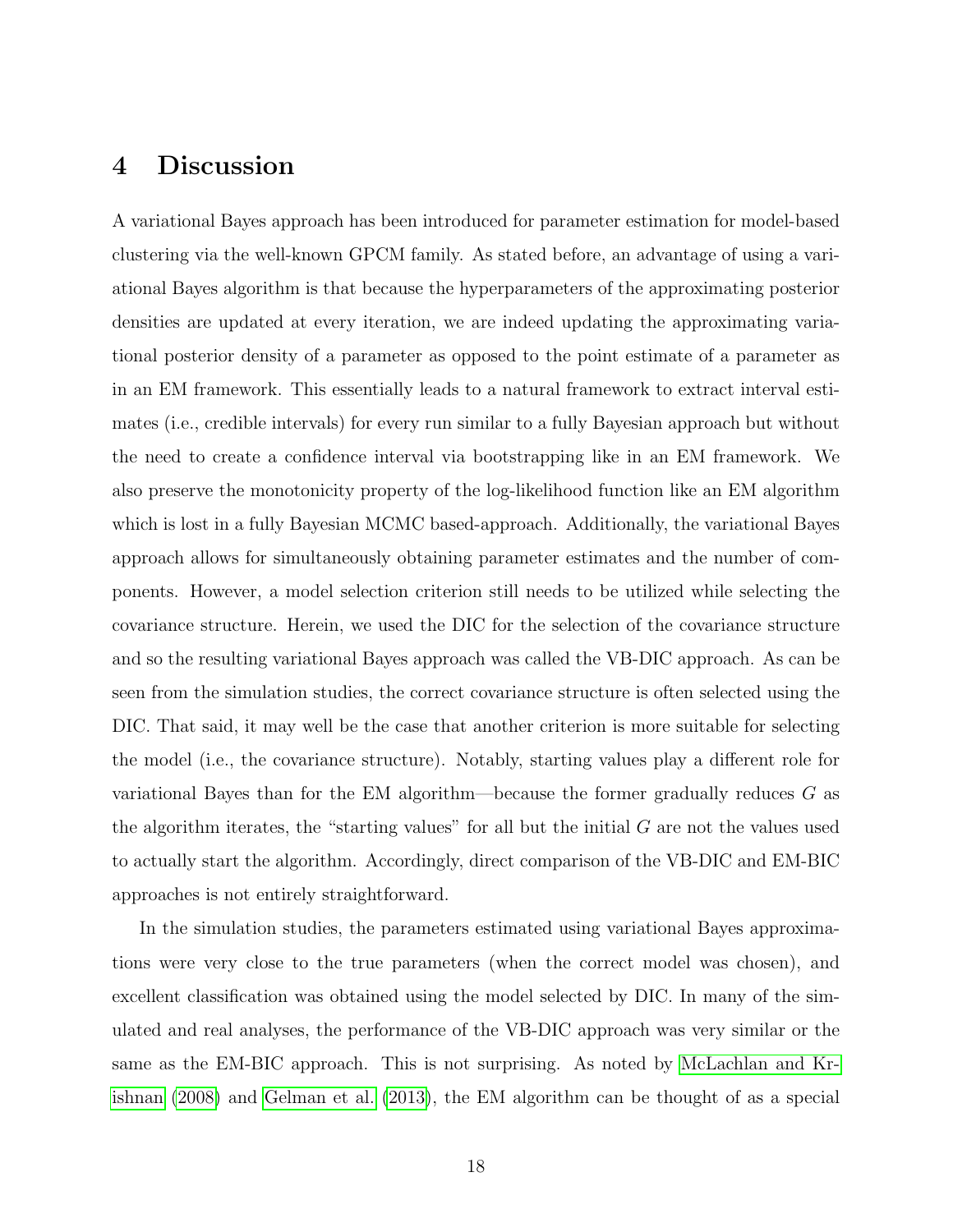case of variational Bayes in which the parameters are partitioned into two parts,  $\phi$  and  $\gamma$ , and where the approximating distribution of  $\phi$  is required to be a point mass and the approximating distribution of  $\gamma$  is unconstrained conditional on the last update of  $\phi$ . Across all the simulations, EM-BIC framework outperformed the VB-DIC approach; however, the VB-DIC approach outperformed the EM-BIC framework on three of the five benchmark real datasets considered.

In summary, we have explored a Bayesian alternative to the most widely used family of Gaussian mixture models, i.e., the GPCM family. The use of variational Bayes in conjunction with the DIC for a family of mixture models is a novel idea and lends itself nicely to further research. Moreover, the DIC provides an alternative model selection criterion to the almost ubiquitous BIC. There are several possible avenues for further research, one of which is extension to the semi-supervised (e.g., [McNicholas, 2010\)](#page-22-11) or, more generally, fractionally supervised paradigm (see [Vrbik and McNicholas, 2015;](#page-25-6) [Gallaugher and McNicholas, 2019b\)](#page-21-3). Another avenue is extension to other families of Gaussian mixture models (e.g., the PGMM family of [McNicholas and Murphy, 2008,](#page-23-11) [2010\)](#page-23-12) and to non-Gaussian families of mixture models (e.g., [Vrbik and McNicholas, 2014;](#page-25-1) [Lin et al., 2014\)](#page-22-2). Further consideration is needed vis- $\alpha$ -vis the approach used to selected the model (i.e., covariance structure) in the variational Bayes approach, e.g., one could conduct a detailed comparison of VB-DIC and, inter alia, VB-BIC. Finally, an analogous variational Bayes approach could be taken to parameter estimation for mixtures of matrix variate distributions (see, e.g., [Viroli, 2011;](#page-25-7) [Gallaugher](#page-21-9) [and McNicholas, 2018a](#page-21-9)[,b,](#page-21-10) [2019a\)](#page-21-11).

#### Acknowledgements

This work was supported by a Postgraduate Scholarship from the Natural Science and Engineering Research Council of Canada (Subedi); the Canada Research Chairs program (McNicholas); and an E.W.R. Steacie Memorial Fellowship (McNicholas).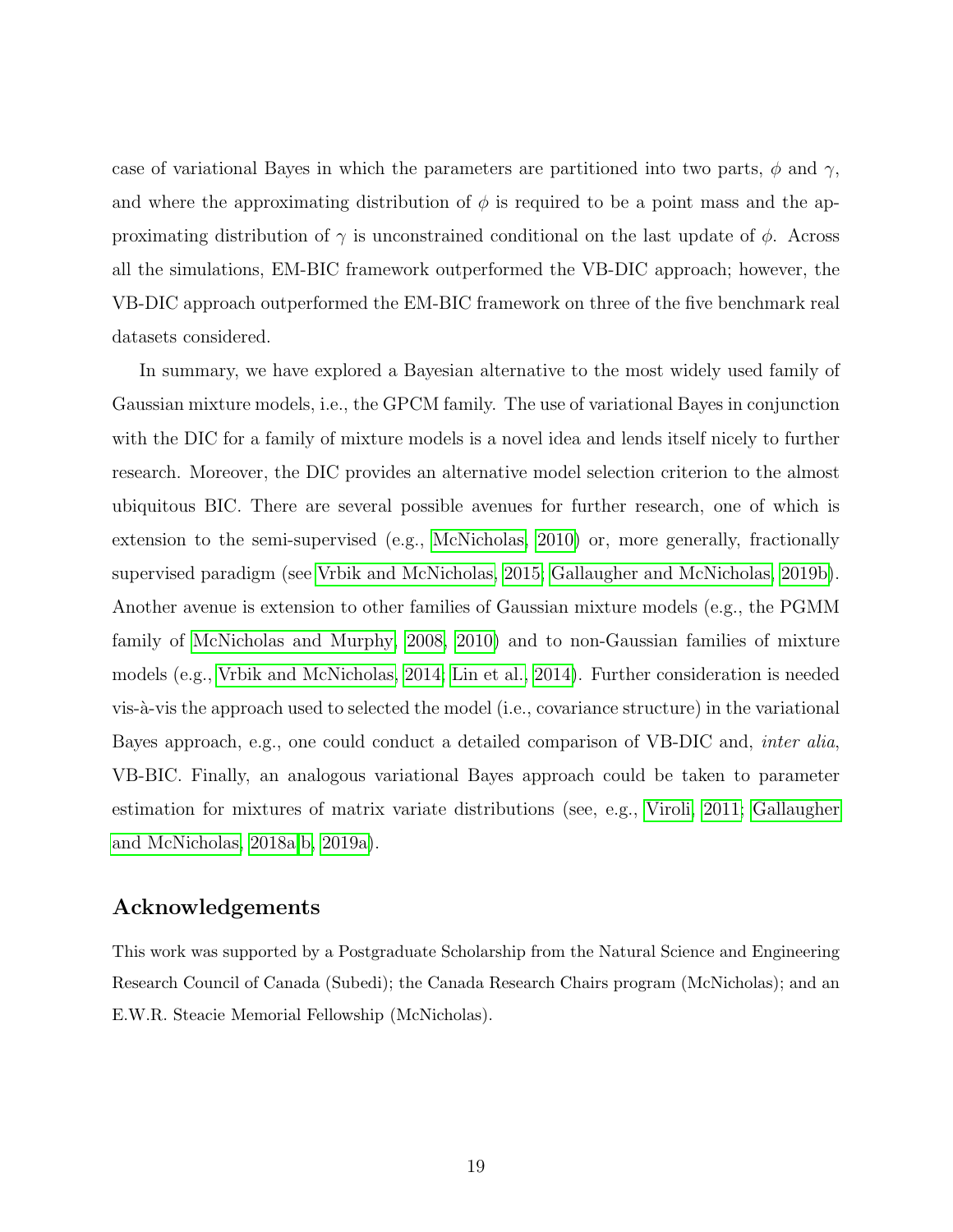## References

- <span id="page-19-9"></span>Aitken, A. C. (1926). A series formula for the roots of algebraic and transcendental equations. Proceedings of the Royal Society of Edinburgh 45, 14–22.
- <span id="page-19-6"></span>Akaike, H. (1974). A new look at the statistical model identification. IEEE Transactions on Automatic Control 19 (6), 716–723.
- <span id="page-19-0"></span>Banfield, J. D. and A. E. Raftery (1993). Model-based Gaussian and non-Gaussian clustering. *Biometrics*  $49(3)$ , 803–821.
- <span id="page-19-7"></span>Bensmail, H., G. Celeux, A. E. Raftery, and C. P. Robert (1997). Inference in model-based cluster analysis. Statistics and Computing 7, 1–10.
- <span id="page-19-5"></span>Biernacki, C., G. Celeux, and G. Govaert (2000). Assessing a mixture model for clustering with the integrated completed likelihood. IEEE Transactions on Pattern Analysis and Machine Intelligence 22 (7), 719–725.
- <span id="page-19-4"></span>Biernacki, C. and A. Lourme (2019). Unifying data units and models in (co-)clustering. Advances in Data Analysis and Classification 13(1), 7–31.
- <span id="page-19-8"></span>Bingham, C. (1974). An antipodally symmetric distribution on the sphere. The Annals of Statistics  $\mathcal{Q}(6)$ , 1201–1225.
- <span id="page-19-11"></span>Blei, D. M., A. Kucukelbir, and J. D. McAuliffe (2017). Variational inference: A review for statisticians. Journal of the American Statistical Association 112 (518), 859–877.
- <span id="page-19-1"></span>Bock, H. H. (1996). Probabilistic models in cluster analysis. Computational Statistics and Data Analysis 23, 5–28.
- <span id="page-19-2"></span>Bock, H. H. (1998a). Data Science, Classification and Related Methods, pp. 3–21. New York: Springer-Verlag.
- <span id="page-19-3"></span>Bock, H. H. (1998b). Probabilistic approaches in cluster analysis. Bulletin of the International Statistical Institute 57, 603–606.
- <span id="page-19-10"></span>Böhning, D., E. Dietz, R. Schaub, P. Schlattmann, and B. Lindsay (1994). The distribution of the likelihood ratio for mixtures of densities from the one-parameter exponential family. Annals of the Institute of Statistical Mathematics 46, 373–388.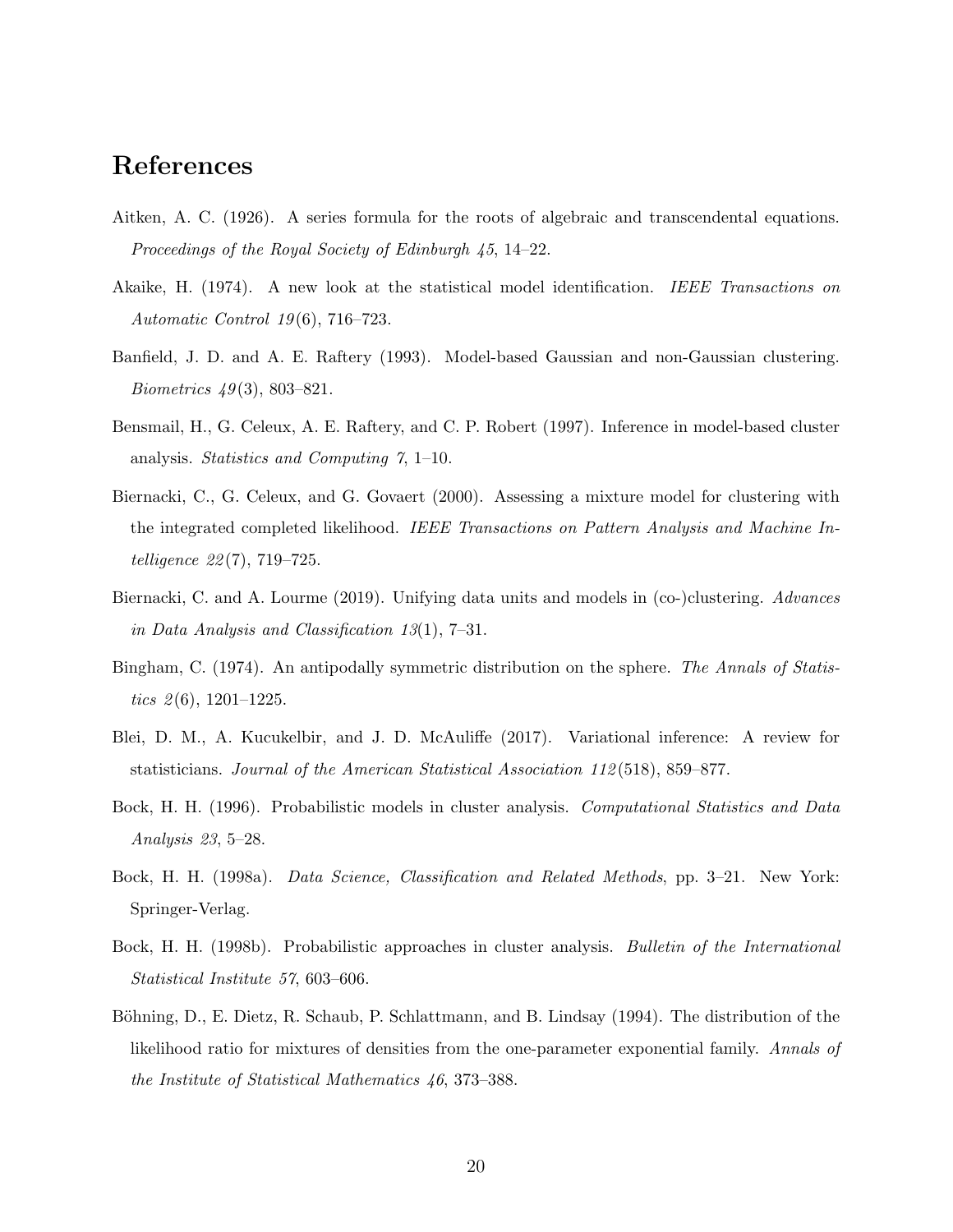- <span id="page-20-13"></span>Boulesteix, A.-L., G. Durif, S. Lambert-Lacroix, J. Peyre, and K. Strimmer. (2018). plsgenomics: PLS Analyses for Genomics. R package version 1.5-2.
- <span id="page-20-5"></span>Bouveyron, C. and C. Brunet-Saumard (2014). Model-based clustering of high-dimensional data: A review. Computational Statistics and Data Analysis 71, 52–78.
- <span id="page-20-11"></span>Browne, R. P. and P. D. McNicholas (2014). Estimating common principal components in high dimensions. Advances in Data Analysis and Classification  $8(2)$ , 217–226.
- <span id="page-20-8"></span>Casella, G., K. Mengersen, C. Robert, and D. Titterington (2002). Perfect samplers for mixtures of distributions. Journal of the Royal Statistical Society: Series B 64, 777–790.
- <span id="page-20-1"></span>Celeux, G. and G. Govaert (1995). Gaussian parsimonious clustering models. Pattern Recognition 28, 781–793.
- <span id="page-20-9"></span>Celeux, G., M. Hurn, and C. Robert (2000). Computational and inferential difficulties with mixture posterior distributions. Journal of the American Statistical Association 95, 957–970.
- <span id="page-20-4"></span>Cheam, A. S. M., M. Marbac, and P. D. McNicholas (2017). Model-based clustering for spatiotemporal data on air quality monitoring. Environmetrics 93, 192–206.
- <span id="page-20-10"></span>Corduneanu, A. and C. Bishop (2001). Variational Bayesian model selection for mixture distributions. In Artificial Intelligence and Statistics, pp. 27–34. Los Altos, CA: Morgan Kaufmann.
- <span id="page-20-2"></span>Dang, U. J., R. P. Browne, and P. D. McNicholas (2015). Mixtures of multivariate power exponential distributions. *Biometrics*  $71(4)$ , 1081–1089.
- <span id="page-20-3"></span>Dang, U. J., A. Punzo, P. D. McNicholas, S. Ingrassia, and R. P. Browne (2017). Multivariate response and parsimony for Gaussian cluster-weighted models. Journal of Classification  $34(1)$ , 4–34.
- <span id="page-20-0"></span>Day, N. E. (1969). Estimating the components of a mixture of normal distributions. Biometrika 56 (3), 463–474.
- <span id="page-20-6"></span>Dempster, A. P., N. M. Laird, and D. B. Rubin (1977). Maximum likelihood from incomplete data via the EM algorithm. Journal of the Royal Statistical Society: Series B  $39(1)$ , 1–38.
- <span id="page-20-7"></span>Diebolt, J. and C. Robert (1994). Estimation of finite mixture distributions through Bayesian sampling. Journal of the Royal Statistical Society: Series B 56, 363–375.
- <span id="page-20-12"></span>Fraley, C. and A. E. Raftery (2007). Bayesian regularization for normal mixture estimation and model-based clustering. Journal of Classification 24, 155–181.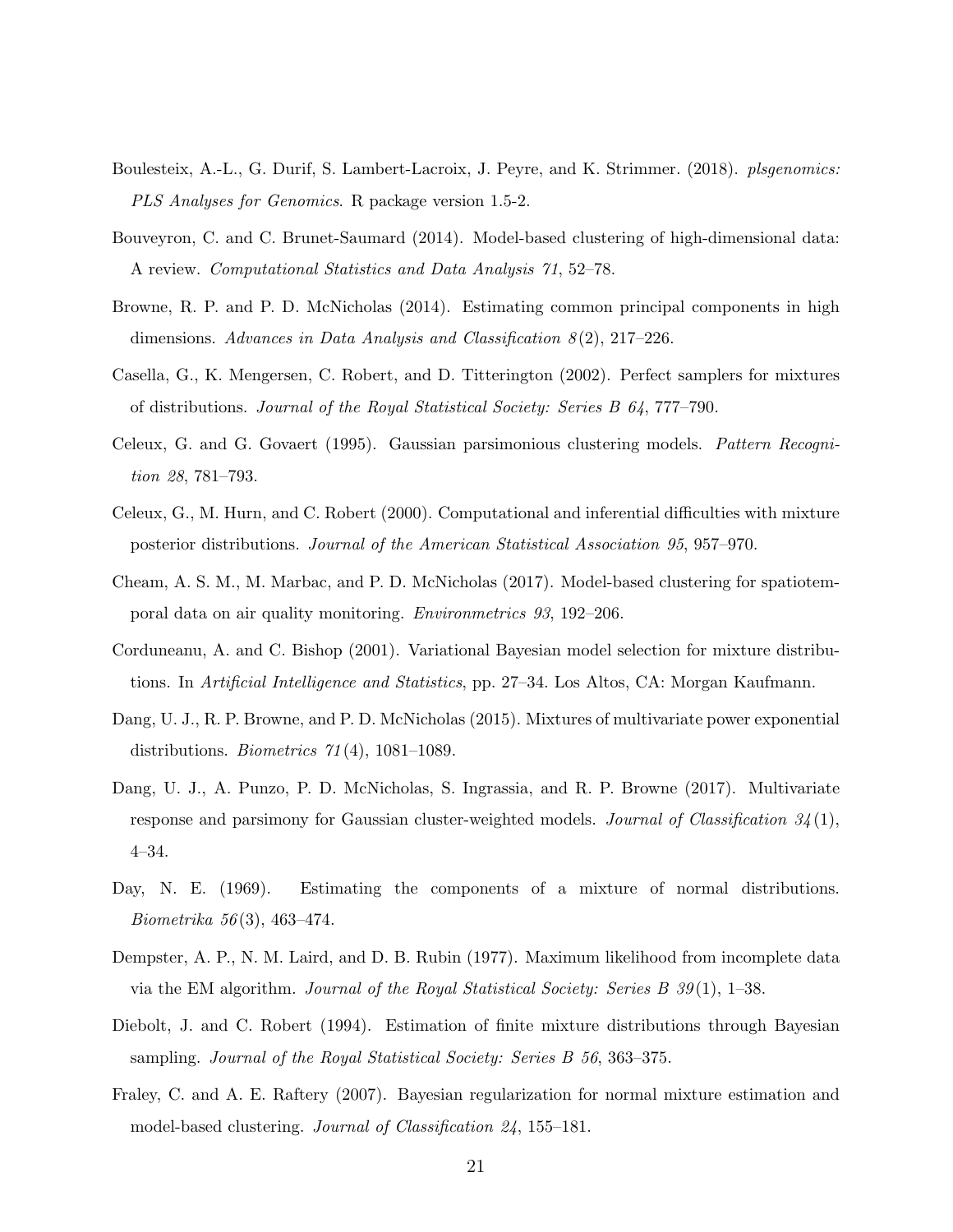- <span id="page-21-2"></span>Franczak, B. C., R. P. Browne, and P. D. McNicholas (2014). Mixtures of shifted asymmetric Laplace distributions. IEEE Transactions on Pattern Analysis and Machine Intelligence  $36(6)$ , 1149–1157.
- <span id="page-21-9"></span>Gallaugher, M. P. B. and P. D. McNicholas (2018a). Finite mixtures of skewed matrix variate distributions. Pattern Recognition 80, 83–93.
- <span id="page-21-10"></span>Gallaugher, M. P. B. and P. D. McNicholas (2018b). A mixture of matrix variate bilinear factor analyzers. In Proceedings of the Joint Statistical Meetings. Alexandria, VA: American Statistical Association. Also available as arXiv preprint [arXiv:1712.08664v](http://arxiv.org/abs/1712.08664)3.
- <span id="page-21-11"></span>Gallaugher, M. P. B. and P. D. McNicholas (2019a). Mixtures of skewed matrix variate bilinear factor analyzers. arXiv preprint [arXiv:1809.02385v](http://arxiv.org/abs/1809.02385)3.
- <span id="page-21-3"></span>Gallaugher, M. P. B. and P. D. McNicholas (2019b). On fractionally-supervised classification: Weight selection and extension to the multivariate t-distribution. Journal of Classification 36(2). In press.
- <span id="page-21-8"></span>Gelman, A., H. S. Stern, J. B. Carlin, D. B. Dunson, A. Vehtari, and D. B. Rubin (2013). Bayesian Data Analysis. Boca Raton: Chapman and Hall/CRC Press.
- <span id="page-21-4"></span>Gupta, A. and D. Nagar (2000). Matrix Variate Distributions. Boca Raton: Chapman & Hall/CRC Press.
- <span id="page-21-0"></span>Hartigan, J. A. and M. A. Wong (1979). A k-means clustering algorithm. Applied Statistics 28(1), 100–108.
- <span id="page-21-1"></span>Hasselblad, V. (1966). Estimation of parameters for a mixture of normal distributions. Technometrics  $8(3)$ , 431–444.
- <span id="page-21-6"></span>Hoff, P. (2012). rstiefel: Random orthonormal matrix generation on the Stiefel manifold. R package version 0.9.
- <span id="page-21-5"></span>Hoff, P. D. (2009). Simulation of the matrix Bingham-von Mises-Fisher distribution, with applications to multivariate and relational data. Journal of Computational and Graphical Statistics  $18(2)$ ,  $438-456$ .
- <span id="page-21-7"></span>Hubert, L. and P. Arabie (1985). Comparing partitions. Journal of Classification 2, 193–218.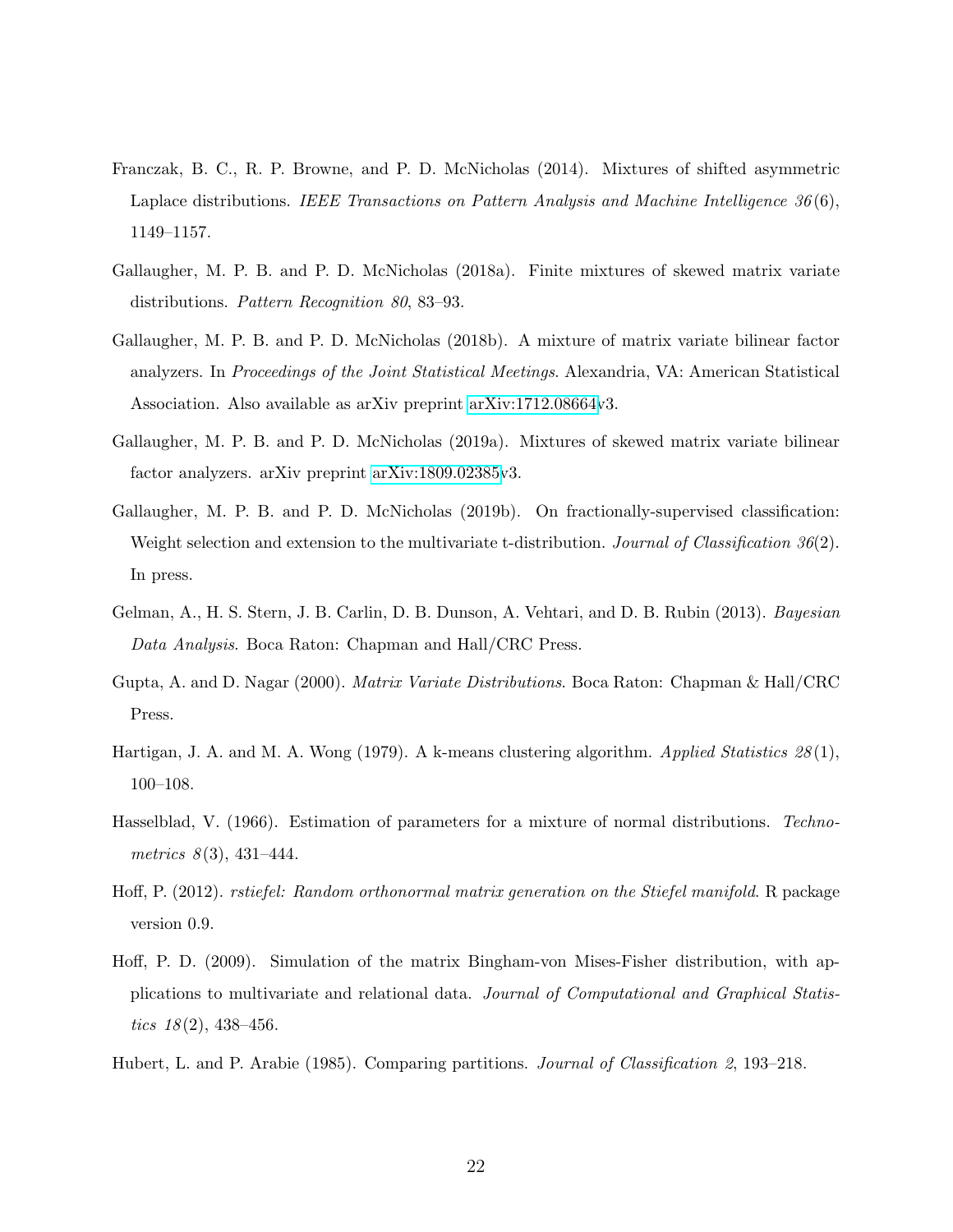- <span id="page-22-5"></span>Jasra, A., C. C. Holmes, and D. A. Stephens (2005). Markov chain Monte Carlo methods and the label switching problem in Bayesian mixture modeling. Journal of the Royal Statistical Society: Series B  $10(1)$ , 50–67.
- <span id="page-22-6"></span>Jordan, M., Z. Ghahramani, T. Jaakkola, and L. Saul (1999). An introduction to variational methods for graphical models. Machine Learning 37, 183–233.
- <span id="page-22-1"></span>Lee, S. and G. J. McLachlan (2014). Finite mixtures of multivariate skew t-distributions: some recent and new results. Statistics and Computing 24, 181–202.
- <span id="page-22-4"></span>Lee, S. X. and G. J. McLachlan (2016). Finite mixtures of canonical fundamental skew tdistributions – the unification of the restricted and unrestricted skew  $t$ -mixture models. Statistics and Computing 26 (3), 573–589.
- <span id="page-22-3"></span>Lin, T., G. J. McLachlan, and S. X. Lee (2016). Extending mixtures of factor models using the restricted multivariate skew-normal distribution. Journal of Multivariate Analysis 143, 398–413.
- <span id="page-22-2"></span>Lin, T.-I., P. D. McNicholas, and J. H. Hsiu (2014). Capturing patterns via parsimonious t mixture models. Statistics and Probability Letters 88, 80–87.
- <span id="page-22-0"></span>MacQueen, J. B. (1967). Some methods for classification and analysis of multivariate observations. In Proceedings of the Fifth Berkeley Symposium on Mathematical Statistics and Probability. Berkeley, CA: University of California Press.
- <span id="page-22-7"></span>McGrory, C. and D. Titterington (2007). Variational approximations in Bayesian model selection for finite mixture distributions. Computational Statistics and Data Analysis 51, 5352–5367.
- <span id="page-22-8"></span>McGrory, C. and D. Titterington (2009). Variational Bayesian analysis for hidden Markov models. Australian and New Zealand Journal of Statistics 51, 227–244.
- <span id="page-22-9"></span>McGrory, C., D. Titterington, and A. Pettitt (2009). Variational Bayes for estimating the parameters of a hidden Potts model. Computational Statistics and Data Analysis 19 (3), 329–340.
- <span id="page-22-10"></span>McLachlan, G. J. and T. Krishnan (2008). The EM Algorithm and Extensions (2nd ed.). New York: Wiley.
- <span id="page-22-11"></span>McNicholas, P. D. (2010). Model-based classification using latent Gaussian mixture models. Journal of Statistical Planning and Inference  $140(5)$ , 1175–1181.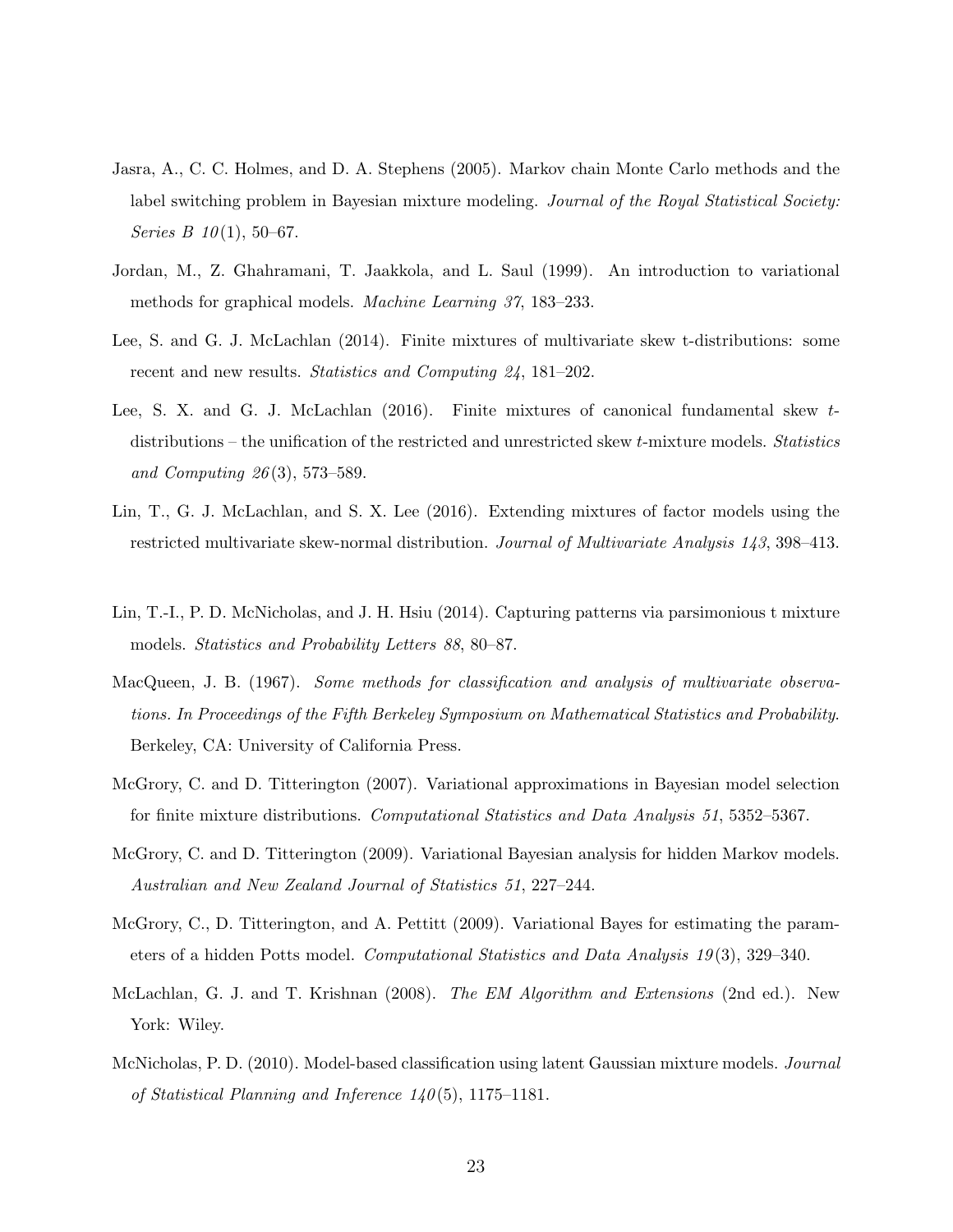- <span id="page-23-9"></span>McNicholas, P. D. (2016a). Mixture Model-Based Classification. Boca Raton: Chapman & Hall/CRC Press.
- <span id="page-23-8"></span>McNicholas, P. D. (2016b). Model-based clustering. *Journal of Classification 33* (3), 331–373.
- <span id="page-23-11"></span>McNicholas, P. D. and T. B. Murphy (2008). Parsimonious Gaussian mixture models. Statistics and Computing 18, 285–296.
- <span id="page-23-12"></span>McNicholas, P. D. and T. B. Murphy (2010). Model-based clustering of microarray expression data via latent Gaussian mixture models. *Bioinformatics*  $26(21)$ ,  $2705-2712$ .
- <span id="page-23-5"></span>Melnykov, V. and X. Zhu (2018). On model-based clustering of skewed matrix data. Journal of Multivariate Analysis 167, 181–194.
- <span id="page-23-3"></span>Morris, K. and P. D. McNicholas (2016). Clustering, classification, discriminant analysis, and dimension reduction via generalized hyperbolic mixtures. Computational Statistics and Data Analysis 97, 133–150.
- <span id="page-23-7"></span>Morris, K., A. Punzo, P. D. McNicholas, and R. P. Browne (2019). Asymmetric clusters and outliers: Mixtures of multivariate contaminated shifted asymmetric Laplace distributions. Computational Statistics and Data Analysis 132, 145–166.
- <span id="page-23-1"></span>Murray, P. M., R. B. Browne, and P. D. McNicholas (2014a). Mixtures of skew-t factor analyzers. Computational Statistics and Data Analysis 77, 326–335.
- <span id="page-23-6"></span>Murray, P. M., R. P. Browne, and P. D. McNicholas (2019). Mixtures of hidden truncation hyperbolic factor analyzers. *Journal of Classification*. To appear.
- <span id="page-23-2"></span>Murray, P. M., P. D. McNicholas, and R. P. Browne (2014b). A mixture of common skew-t factor analyzers. Stat  $3(1)$ , 68-82.
- <span id="page-23-10"></span>Neath, R. C. et al. (2013). On convergence properties of the monte carlo em algorithm. In Advances in Modern Statistical Theory and Applications: A Festschrift in Honor of Morris L. Eaton, pp. 43–62. Institute of Mathematical Statistics.
- <span id="page-23-4"></span>O'Hagan, A., T. B. Murphy, I. C. Gormley, P. D. McNicholas, and D. Karlis (2016). Clustering with the multivariate normal inverse Gaussian distribution. Computational Statistics and Data Analysis 93, 18–30.
- <span id="page-23-0"></span>Pearson, K. (1894). Contributions to the mathematical theory of evolution. Philosophical Transactions of the Royal Society of London. A 185, 71–110.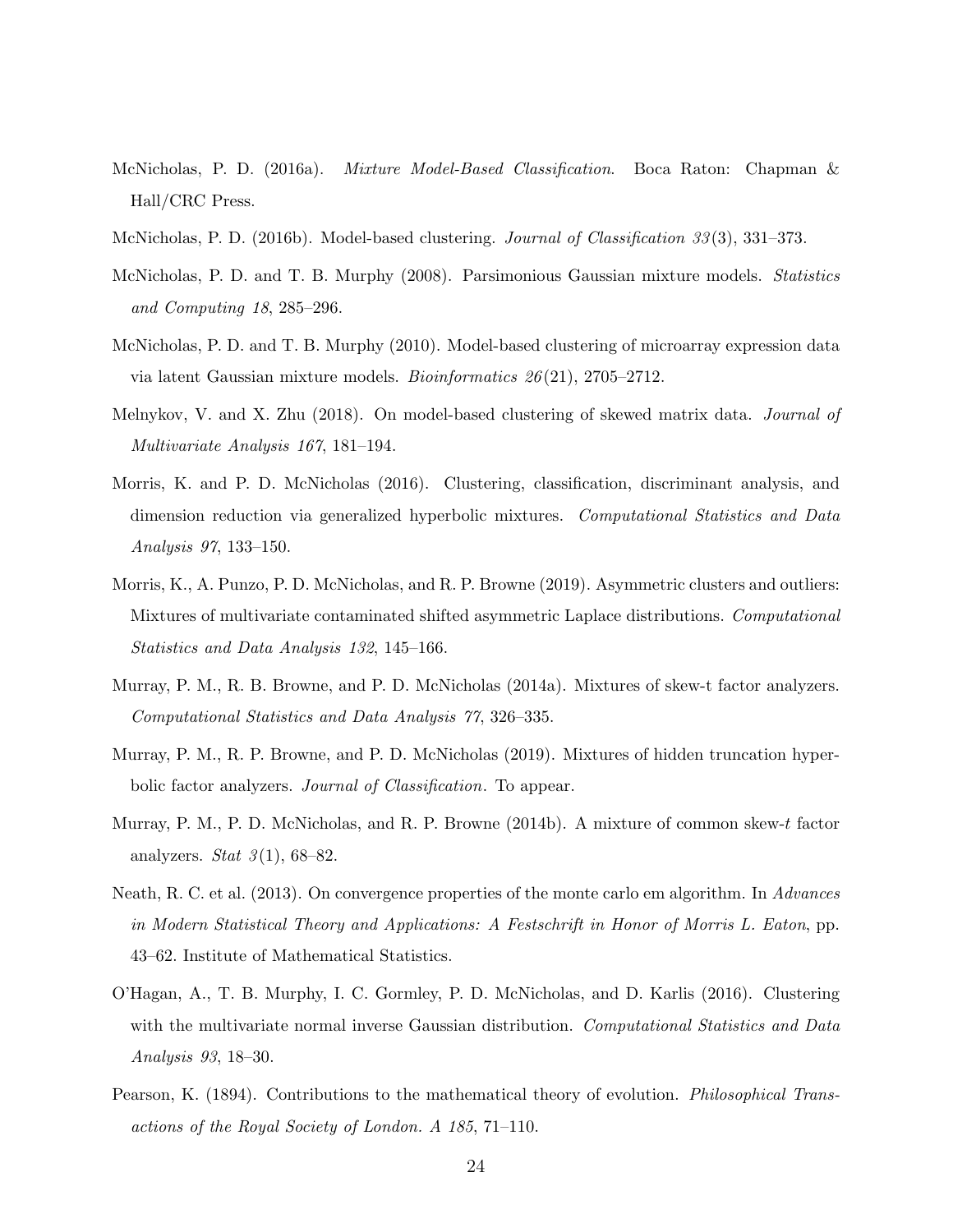- <span id="page-24-2"></span>Punzo, A., M. Blostein, and P. D. McNicholas (2020). High-dimensional unsupervised classification via parsimonious contaminated mixtures Pattern Recognition 98, 107031.
- <span id="page-24-10"></span>R Core Team (2018). R: A Language and Environment for Statistical Computing. Vienna, Austria: R Foundation for Statistical Computing.
- <span id="page-24-12"></span>Rand, W. M. (1971). Objective criteria for the evaluation of clustering methods. Journal of the American Statistical Association 66, 846–850.
- <span id="page-24-5"></span>Richardson, S. and P. Green (1997). On Bayesian analysis of mixtures with an unknown number of components (with discussion). Journal of the Royal Statistical Society: Series B 59, 731–792.
- <span id="page-24-9"></span><span id="page-24-4"></span>Schwarz, G. (1978). Estimating the dimension of a model. The Annals of Statistics  $6(2)$ , 461–464.
- Scrucca, L., M. Fop, T. B. Murphy, and A. E. Raftery (2016). mclust 5: clustering, classification and density estimation using Gaussian finite mixture models. The R Journal  $8(1)$ , 205–233.
- <span id="page-24-11"></span>Spiegelhalter, D., N. Best, B. Carlin, and A. Van der Linde (2002). Bayesian measures of model complexity and fit (with discussion). Journal of the Royal Statistical Society: Series B 64, 583–639.
- <span id="page-24-6"></span>Stephens, M. (1997). Bayesian methods for mixtures of normal distributions. Ph. D. thesis, University of Oxford, Oxford, England.
- <span id="page-24-7"></span>Stephens, M. (2000). Bayesian analysis of mixture models with an unknown number of components — an alternative to reversible jump methods. The Annals of Statistics 28, 40–74.
- <span id="page-24-8"></span>Subedi, S. and P. D. McNicholas (2014). Variational bayes approximations for clustering via mixtures of normal inverse Gaussian distributions. Advances in Data Analysis and Classification  $8(2)$ , 167-193.
- <span id="page-24-0"></span>Subedi, S., A. Punzo, S. Ingrassia, and P. D. McNicholas (2015). Cluser-weighed t-facor analyzers for robus model-based clusering and dimension reducion. Statistical Methods and Applications  $24(4)$ , 623-649.
- <span id="page-24-3"></span>Titterington, D. M., A. F. M. Smith, and U. E. Makov (1985). Statistical Analysis of Finite Mixture Distributions. Chichester: John Wiley & Sons.
- <span id="page-24-1"></span>Tortora, C., B. C. Franczak, R. P. Browne, and P. D. McNicholas (2019). A mixture of coalesced generalized hyperbolic distributions. Journal of Classification  $36(1)$ , 26–57.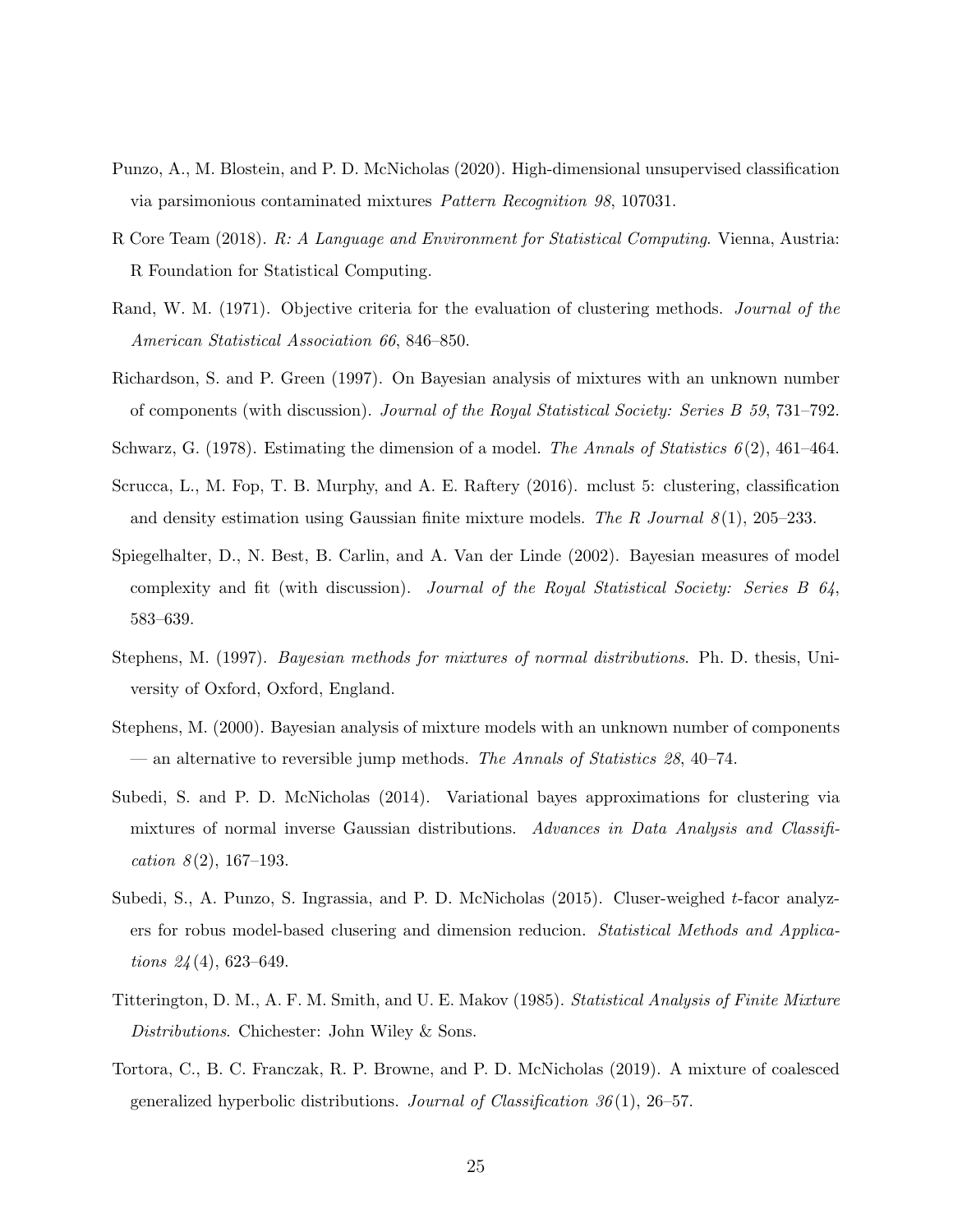- <span id="page-25-3"></span>Ueda, N. and Z. Ghahramani (2002). Bayesian model search for mixture models based on optimizing variational bounds. Neural Networks 15, 1223–1241.
- <span id="page-25-5"></span>Venables, W. N. and B. D. Ripley (2002). Modern Applied Statistics with S (4th ed.). New York: Springer.
- <span id="page-25-7"></span>Viroli, C. (2011). Finite mixtures of matrix normal distributions for classifying three-way data. Statistics and Computing 21 (4), 511–522.
- <span id="page-25-1"></span>Vrbik, I. and P. D. McNicholas (2014). Parsimonious skew mixture models for model-based clustering and classification. Computational Statistics and Data Analysis 71, 196–210.
- <span id="page-25-6"></span>Vrbik, I. and P. D. McNicholas (2015). Fractionally-supervised classification. Journal of Classification  $32(3)$ ,  $359-381$ .
- <span id="page-25-4"></span>Wang, X., C. Z. He, and D. Sun (2005). Bayesian inference on the patient population size given list mismatches. Statistics in Medicine  $24(2)$ , 249–267.
- <span id="page-25-0"></span>Wolfe, J. H. (1965). A computer program for the maximum likelihood analysis of types. Technical Bulletin 65–15, U.S. Naval Personnel Research Activity.
- <span id="page-25-2"></span>Zhu, X. and V. Melnykov (2018). Manly transformation in finite mixture modeling. Computational Statistics & Data Analysis 121, 190–208.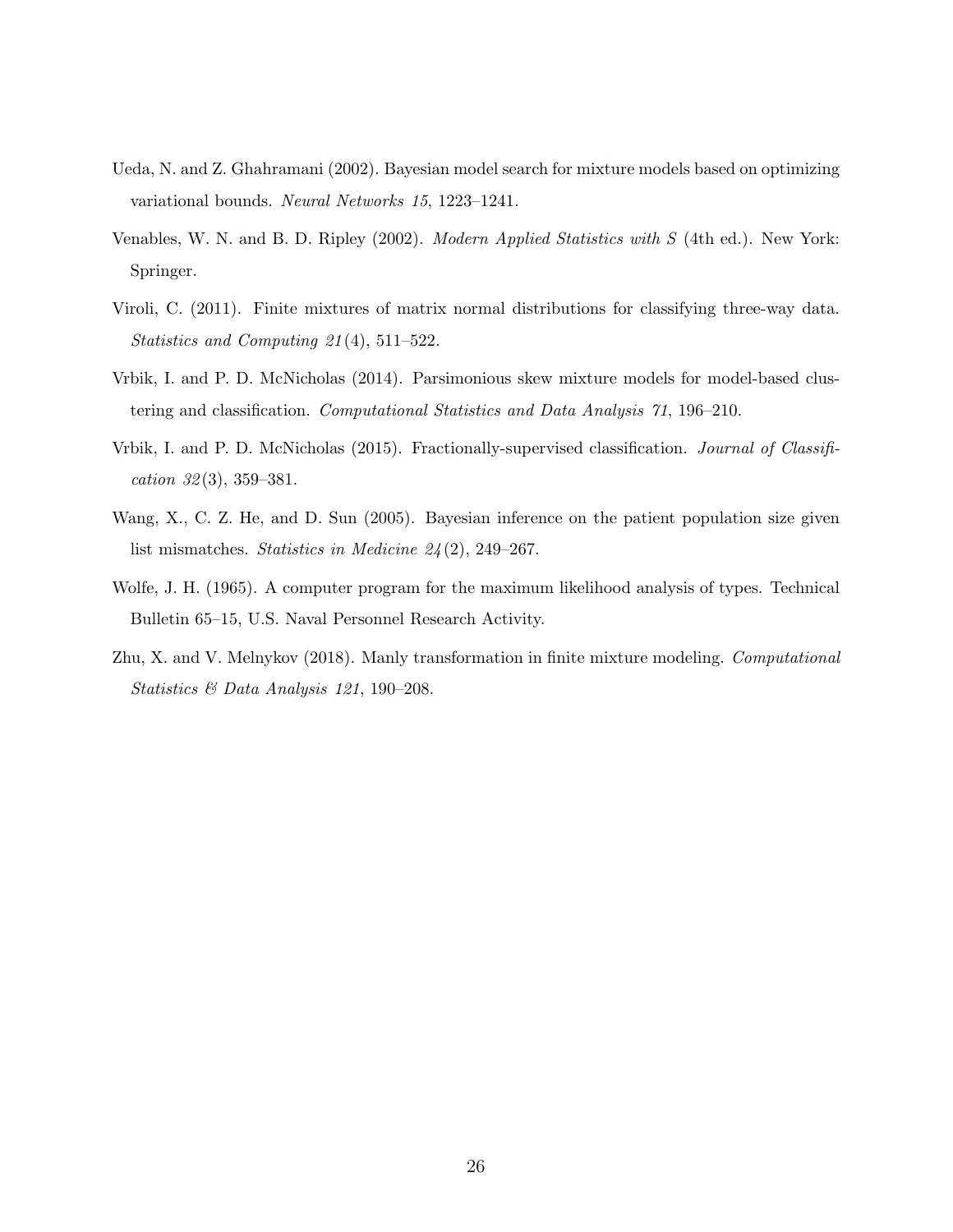# <span id="page-26-1"></span>A Posterior distributions for the parameters of eigendecomposed covariance matrix

<span id="page-26-0"></span>Table 6: Posterior distributions of the precision parameters as well as their corresponding parameters for 12 of the members of the GPCM family.

| Model      | Posterior Distributions    | Parameters                                                                                                                                                                                       |
|------------|----------------------------|--------------------------------------------------------------------------------------------------------------------------------------------------------------------------------------------------|
| EII        | Gamma $(a, b)$             | $a = a^{(0)} + d \sum_{a=1}^{G} \sum_{i=1}^{n} \hat{z}_{ia} = a^{(0)} + dn$                                                                                                                      |
|            |                            | $b = b^{(0)} + \sum_{q=1}^{G} (\sum_{i=1}^{n} \hat{z}_{ig} \mathbf{y}'_i \mathbf{y}_i + \beta_g^{(0)} \mathbf{m}_g^{(0)T} \mathbf{m}^{(0)} - \beta_g \mathbf{m}'_g \mathbf{m})$                  |
| <b>VII</b> | Gamma $(a_q, b_q)$         | $a_a = a_a^{(0)} + d \sum_{i=1}^n \hat{z}_{ia}$                                                                                                                                                  |
|            |                            | $b_g = b_g^{(0)} + \sum_{i=1}^n \hat{z}_{ig} \mathbf{y}_i^\prime \mathbf{y}_i + \beta_g^{(0)} \mathbf{m}_g^{(0)T} \mathbf{m}^{(0)} - \beta_g \mathbf{m}_g^\prime \mathbf{m}$                     |
| <b>EEI</b> | Gamma $(a_k, b_k)$         | $a_k = a_k^{(0)} + \sum_{a=1}^{G} \sum_{i=1}^{n} \hat{z}_{iq} = a_k^{(0)} + n$                                                                                                                   |
|            |                            | $b_k=b_k^{(0)}+\sum_{g=1}^G\sum_{i=1}^n(\hat{z}_{ig}y_{ik}^2+\beta_g^{(0)}m_{gk}^{(0)2}-\beta_gm_{gk}^2)$                                                                                        |
| <b>VEI</b> | Gamma $(a_q, b_q)$         | $a_a = a_a^{(0)} + d \sum_{i=1}^n \hat{z}_{ia}$                                                                                                                                                  |
|            |                            | $b_q = b_q^{(0)} + \sum_{i=1}^n \hat{z}_{iq} \mathbf{y}_{i}' \mathbf{y}_{i} + \beta_q^{(0)} \mathbf{m}_q^{(0)T} \mathbf{m}^{(0)} - \beta_q \mathbf{m}_q' \mathbf{m}$                             |
|            | Gamma $(al_k, be_k)$       | $al_k = al_k^{(0)} + \sum_{q=1}^{G} \sum_{i=1}^{n} \hat{z}_{iq} = al_k^{(0)} + n$                                                                                                                |
|            |                            | $be_k=be_k^{(0)}+\sum_{g=1}^G\sum_{i=1}^n(\hat{z}_{ig}y_{ik}^2+\beta_g^{(0)}m_{gk}^{(0)2}-\beta_gm_{gk}^2)$                                                                                      |
| <b>EVI</b> | Gamma $(a, b)$             | $a = a^{(0)} + d \sum_{q=1}^{G} \sum_{i=1}^{n} \hat{z}_{iq} = a^{(0)} + dn$                                                                                                                      |
|            |                            | $b = b^{(0)} + \sum_{q=1}^{G} \sum_{i=1}^{n} \hat{z}_{iq} \mathbf{y}_{i}' \mathbf{y}_{i} + \beta_{q}^{(0)} \mathbf{m}_{q}^{(0)T} \mathbf{m}^{(0)} - \beta_{q} \mathbf{m}_{q}' \mathbf{m}$        |
|            | Gamma $(al_{qk}, be_{qk})$ | $al_{ak} = al_{ak}^{(0)} + \sum_{i=1}^{n} \hat{z}_{iq}$                                                                                                                                          |
|            |                            | $be_{gk} = be_{gk}^{(0)} + \sum_{i=1}^{n} \hat{z}_{ig}y_{ik}^2 + \beta_g^{(0)}m_{gk}^{(0)2} - \beta_g m_{gk}^2$                                                                                  |
| <b>VVI</b> | Gamma $(a_q, b_q)$         | $a_a = a_a^{(0)} + d \sum_{i=1}^n \hat{z}_{ia}$                                                                                                                                                  |
|            |                            | $b_q = b_q^{(0)} + \sum_{i=1}^n \hat{z}_{iq} \mathbf{y}_i' \mathbf{y}_i + \beta_q^{(0)} \mathbf{m}_q^{(0)T} \mathbf{m}^{(0)} - \beta_q \mathbf{m}_q' \mathbf{m}$                                 |
|            | Gamma $(al_{gk}, be_{gk})$ | $al_{qk} = al_{qk}^{(0)} + \sum_{i=1}^{n} \hat{z}_{iq}$                                                                                                                                          |
|            |                            | $be_{gk} = be_{gk}^{(0)} + \sum_{i=1}^{n} \hat{z}_{ig}y_{ik}^2 + \beta_g^{(0)}m_{gk}^{(0)2} - \beta_g m_{gk}^2$                                                                                  |
| <b>EEE</b> | Wishart $(v, \Sigma^{-1})$ | $v = v^{(0)} + \sum_{a=1}^{G} \sum_{i=1}^{n} \hat{z}_{ig} = v^{(0)} + n$                                                                                                                         |
|            |                            | $\Sigma^{-1} = \Sigma^{(0)-1} + \sum_{g=1}^{G} (\sum_{i=1}^{n} \hat{z}_{ig} \mathbf{y}'_i \mathbf{y}_i + \beta_g^{(0)} \mathbf{m}_g^{(0)T} \mathbf{m}^{(0)} - \beta_g \mathbf{m}'_g \mathbf{m})$ |
| <b>VEE</b> | Gamma $(a_q, b_q)$         | $a_a = a_a^{(0)} + d \sum_{i=1}^n \hat{z}_{ia}$                                                                                                                                                  |
|            |                            | $b_q = b_q^{(0)} + \sum_{i=1}^n \hat{z}_{iq} \mathbf{y}_i' \mathbf{y}_i + \beta_q^{(0)} \mathbf{m}_q^{(0)T} \mathbf{m}^{(0)} - \beta_q \mathbf{m}_q' \mathbf{m}$                                 |
|            | Wishart $(v, \Sigma)$      | $v = v^{(0)} + \sum_{q=1}^{G} \sum_{i=1}^{n} \hat{z}_{iq} = v^{(0)} + n$                                                                                                                         |
|            |                            | Continued on next page                                                                                                                                                                           |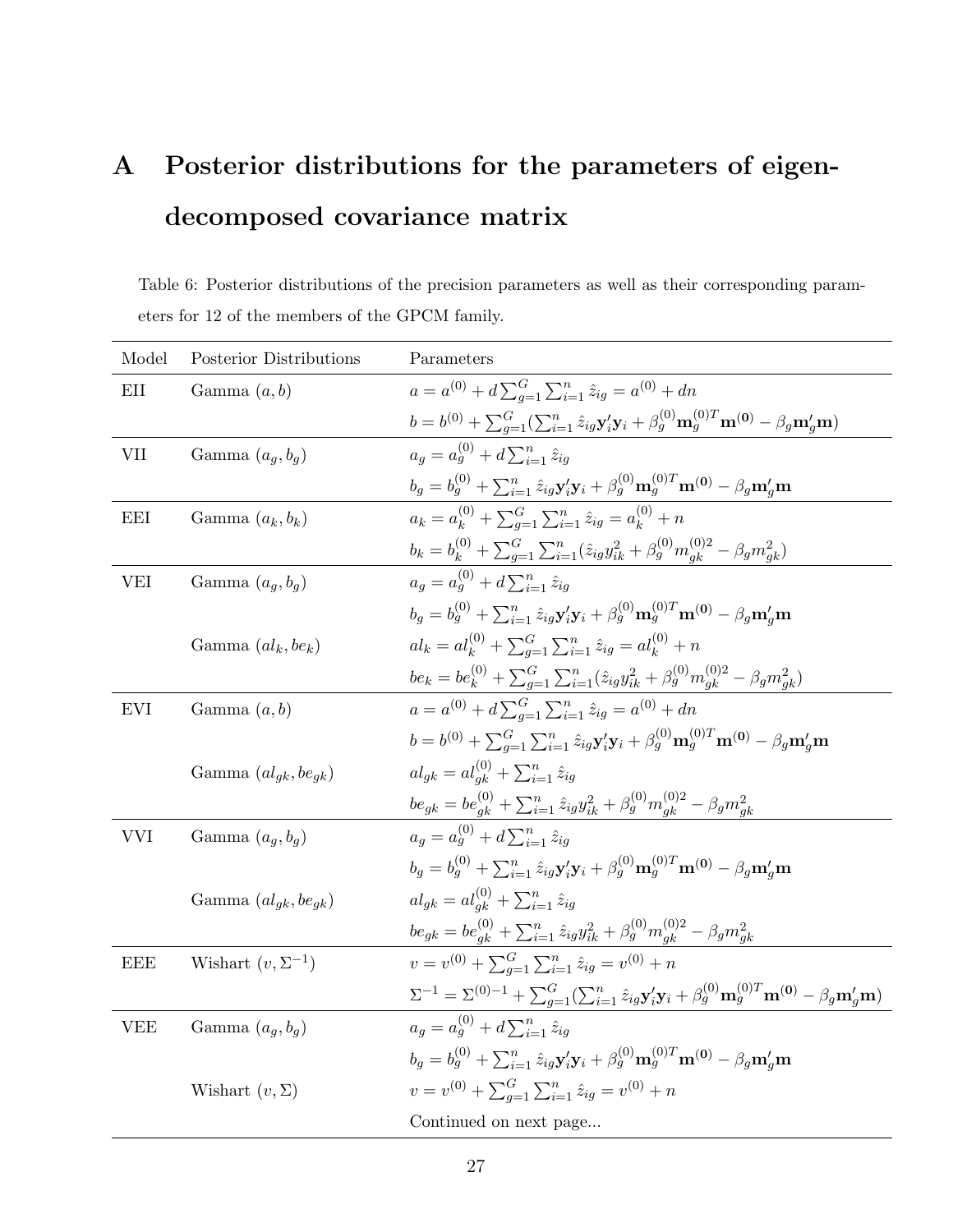| Model      | Posterior Distributions        | Parameters                                                                                                                                                                                            |
|------------|--------------------------------|-------------------------------------------------------------------------------------------------------------------------------------------------------------------------------------------------------|
|            |                                | $\Sigma = \Sigma^{(0)} + \sum_{q=1}^{G} (\sum_{i=1}^{n} \hat{z}_{iq} \mathbf{y}_{i}' \mathbf{y}_{i} + \beta_{q}^{(0)} \mathbf{m}_{q}^{(0)T} \mathbf{m}^{(0)} - \beta_{q} \mathbf{m}_{q}' \mathbf{m})$ |
| <b>EEV</b> | Gamma $(a_k, b_k)$             | $a_k = a_k^{(0)} + d \sum_{n=1}^G \sum_{i=1}^n \hat{z}_{ig} = a_k^{(0)} + dn$                                                                                                                         |
|            |                                | $b_k = b_k^{(0)} + \sum_{q=1}^{G} (\sum_{i=1}^{n} \hat{z}_{iq} y_{ik}^2 + \beta_q^{(0)} m_{ak}^2 - \beta_q m_{ak}^2)$                                                                                 |
|            | Bingham matrix $(P_q, Q)$      | See mathematical details for the EEV model below.                                                                                                                                                     |
| VEV        | Gamma $(a_q, b_q)$             | $a_q = a_q^{(0)} + d \sum_{i=1}^n \hat{z}_{iq}$                                                                                                                                                       |
|            |                                | $b_q = b_q^{(0)} + \sum_{i=1}^n \hat{z}_{iq} \mathbf{y}_i' \mathbf{y}_i + \beta_q^{(0)} \mathbf{m}_q^{(0)T} \mathbf{m}^{(0)} - \beta_q \mathbf{m}_q' \mathbf{m}$                                      |
|            | Gamma $(al_k, be_k)$           | $al_k = al_k^{(0)} + \sum_{q=1}^{G} \sum_{i=1}^{n} \hat{z}_{iq} = al_k^{(0)} + n$                                                                                                                     |
|            |                                | $be_k = be_k^{(0)} + \sum_{a=1}^{G} (\sum_{i=1}^{n} \hat{z}_{ig}y_{ik}^2 + \beta_g^{(0)}m_{ak}^{(0)2} - \beta_g m_{ak}^2)$                                                                            |
|            | Bingham matrix $(P_q, Q_q)$    | See posterior for $\mathbf{D}_g$ in the VEV Model below.                                                                                                                                              |
| EVV        | Gamma $(a, b)$                 | $a = a^{(0)} + d \sum_{a=1}^{G} \sum_{i=1}^{n} \hat{z}_{ig} = a^{(0)} + dn$                                                                                                                           |
|            |                                | $b = b^{(0)} + \sum_{a=1}^{G} (\sum_{i=1}^{n} \hat{z}_{ig} \mathbf{y}'_i \mathbf{y}_i + \beta_g^{(0)} \mathbf{m}_g^{(0)T} \mathbf{m}^{(0)} - \beta_g \mathbf{m}'_g \mathbf{m})$                       |
|            | Wishart $(v_q, \Sigma_q^{-1})$ | $v_a = v_a^{(0)} + \sum_{i=1}^n \hat{z}_{ia}$                                                                                                                                                         |
|            |                                | $\Sigma_a^{-1} = \Sigma_q^{(0)-1} + \sum_{i=1}^n \hat{z}_{ia} \mathbf{y}_i \mathbf{y}_i' + \beta_q^{(0)} \mathbf{m_g^{(0)} m_q^{(0)T} - \beta_q \mathbf{m}_q \mathbf{m}_q'}$                          |
| VVV        | Wishart $(v_q, \Sigma_q^{-1})$ | $v_a = v_a^{(0)} + \sum_{i=1}^n \hat{z}_{ia}$                                                                                                                                                         |
|            |                                | $\Sigma_a^{-1} = \Sigma_a^{(0)-1} + \sum_{i=1}^n \hat{z}_{ia} \mathbf{y}_i \mathbf{y}_i' + \beta_a^{(0)} \mathbf{m}_{\mathbf{g}}^{(0)} \mathbf{m}_a^{(0)T} - \beta_a \mathbf{m}_a \mathbf{m}_a'$      |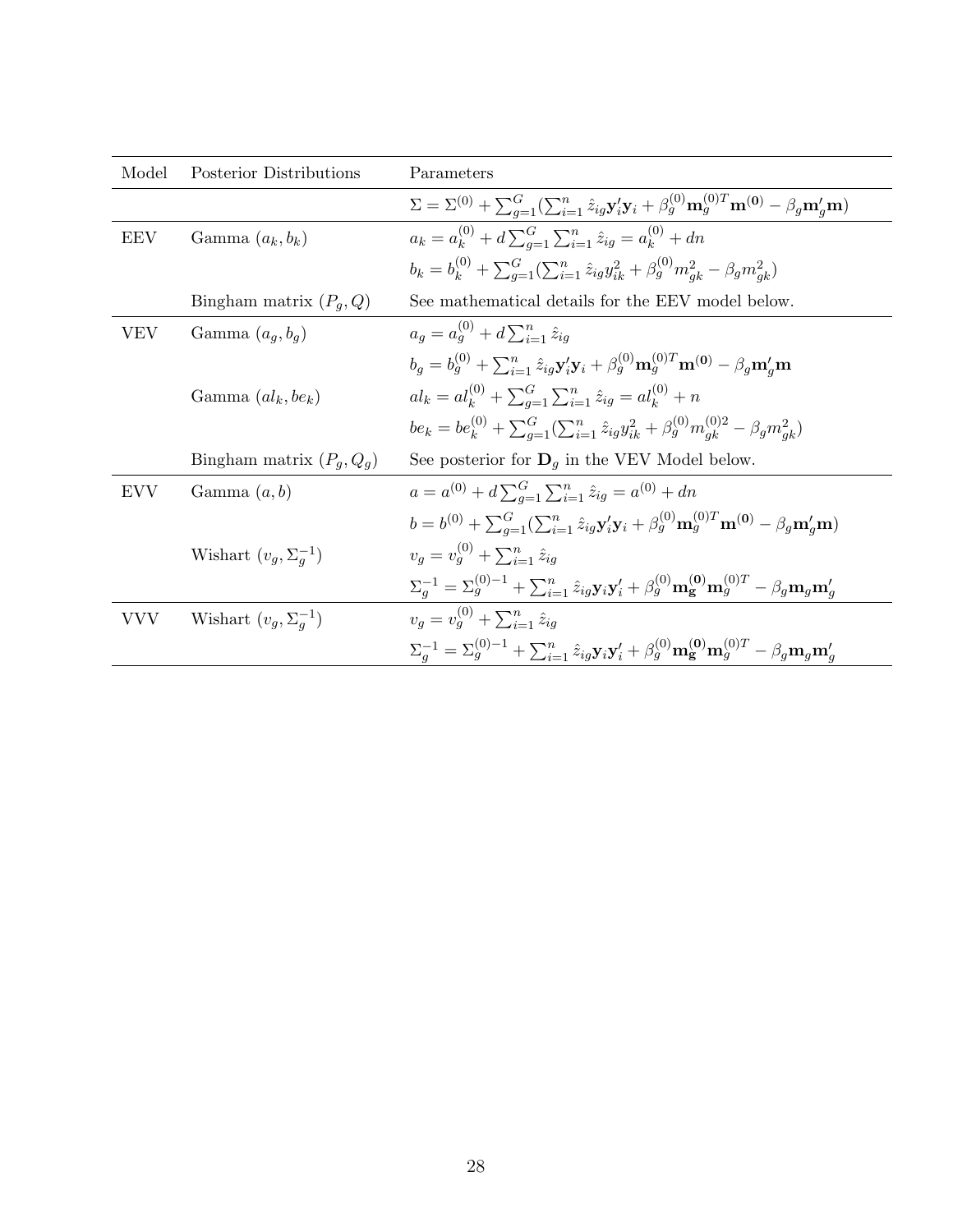## B Posterior expected value of the precision parameters of the eigen-decomposed covariance matrix

Table 7: Posterior expected value of the precision parameters of the eigen-decomposed covariance matrix for 12 of the members of the GPCM family.

| Model      | Parameters                                    | <b>Expected Values</b>                                                                                                                 |
|------------|-----------------------------------------------|----------------------------------------------------------------------------------------------------------------------------------------|
| EII        | $\lambda \mathbf{I}_d$                        | $\mathbb{E}[(\lambda)^{-1}] = a/b$                                                                                                     |
|            |                                               | $\mathbb{E}[\log  (\lambda)^{-1} ] = \Psi(a/2) - \log(b/2)$                                                                            |
| VII        | $\lambda_q \mathbf{I}_d$                      | $\mathbb{E}[(\lambda_a)^{-1}] = a_a/b_a$                                                                                               |
|            |                                               | $\mathbb{E}[\log  (\lambda_q)^{-1} ] = \Psi(a_q/2) - \log(b_q/2)$                                                                      |
| <b>EEI</b> | $\lambda\mathbf{A}$                           | $\mathbb{E}[(\lambda \mathbf{A})_{k,k}^{-1}] = a_k/b_k$                                                                                |
|            |                                               | $\mathbb{E}[\log  (\lambda \mathbf{A})_{k,k}^{-1} ] = \Psi(a_k/2) - \log(b_k/2)$                                                       |
| <b>VEI</b> | $\lambda_q$ <b>A</b>                          | $\mathbb{E}[\lambda_a^{-1}] = a_q/b_q$                                                                                                 |
|            |                                               | $\mathbb{E}[\log  \lambda_a^{-1} ] = \Psi(a_q/2) - \log(b_q/2)$                                                                        |
|            |                                               | $\mathbb{E}[(c\mathbf{A}^{-1})_{k,k}] = (al_k)/(be_k)$                                                                                 |
|            |                                               | $\mathbb{E}[\log  (c\mathbf{A}^{-1})_{k,k} ] = \Psi(al_k/2) - \log(be_k/2)$                                                            |
| <b>EVI</b> | $\lambda \mathbf{A}_q$                        | $\mathbb{E}[\lambda^{-1}] = a/b$                                                                                                       |
|            |                                               | $\mathbb{E}[\log  \lambda^{-1} ] = \Psi(a/2) - \log(b/2)$                                                                              |
|            |                                               | $\mathbb{E}[(c_a \mathbf{A}_a^{-1})_{k,k}] = a_{ak}/b_{ak}$                                                                            |
|            |                                               | $\mathbb{E}[\log  (c_g \mathbf{A}_g^{-1})_{k,k} ] = \Psi(a_{qk}/2) - \log(b_{qk}/2)$                                                   |
| <b>VVI</b> | $\lambda_a \mathbf{A}_a$                      | $\mathbb{E}[\lambda_a^{-1}] = a_a/b_a$                                                                                                 |
|            |                                               | $\mathbb{E}[\log  \lambda_a^{-1} ] = \Psi(a_q/2) - \log(b_q/2)$                                                                        |
|            |                                               | $\mathbb{E}[(c_q\mathbf{A}_a^{-1})_{k,k}] = a_{gk}/b_{gk}$                                                                             |
|            |                                               | $\mathbb{E}[\log (c_g \mathbf{A}_q^{-1})_{k,k} ] = \Psi(a_{gk}/2) - \log(b_{gk}/2)$                                                    |
| <b>EEE</b> | $\lambda$ DAD'                                | $\mathbb{E}[(\lambda \mathbf{D}\mathbf{A}\mathbf{D}')^{-1}] = v\mathbf{\Sigma}^{-1}$                                                   |
|            |                                               | $\mathbb{E}[\log  (\lambda \mathbf{D}\mathbf{A}\mathbf{D}')^{-1} ] = \sum_{k=1}^d \Psi((v+1-k)/2) + d\log(2) - \log  \mathbf{\Sigma} $ |
| <b>VEE</b> | $\lambda_q \mathbf{D} \mathbf{A} \mathbf{D}'$ | $\mathbb{E}[\lambda_a^{-1}] = a_q/b_q$                                                                                                 |
|            |                                               | $\mathbb{E}[\log  \lambda_a^{-1} ] = \Psi(a_g/2) - \log(b_g/2)$                                                                        |
|            |                                               | $\mathbb{E}[(\mathbf{D}\mathbf{A}\mathbf{D}')^{-1}] = v\mathbf{\Sigma}^{-1}$                                                           |
|            |                                               | Continued on next page                                                                                                                 |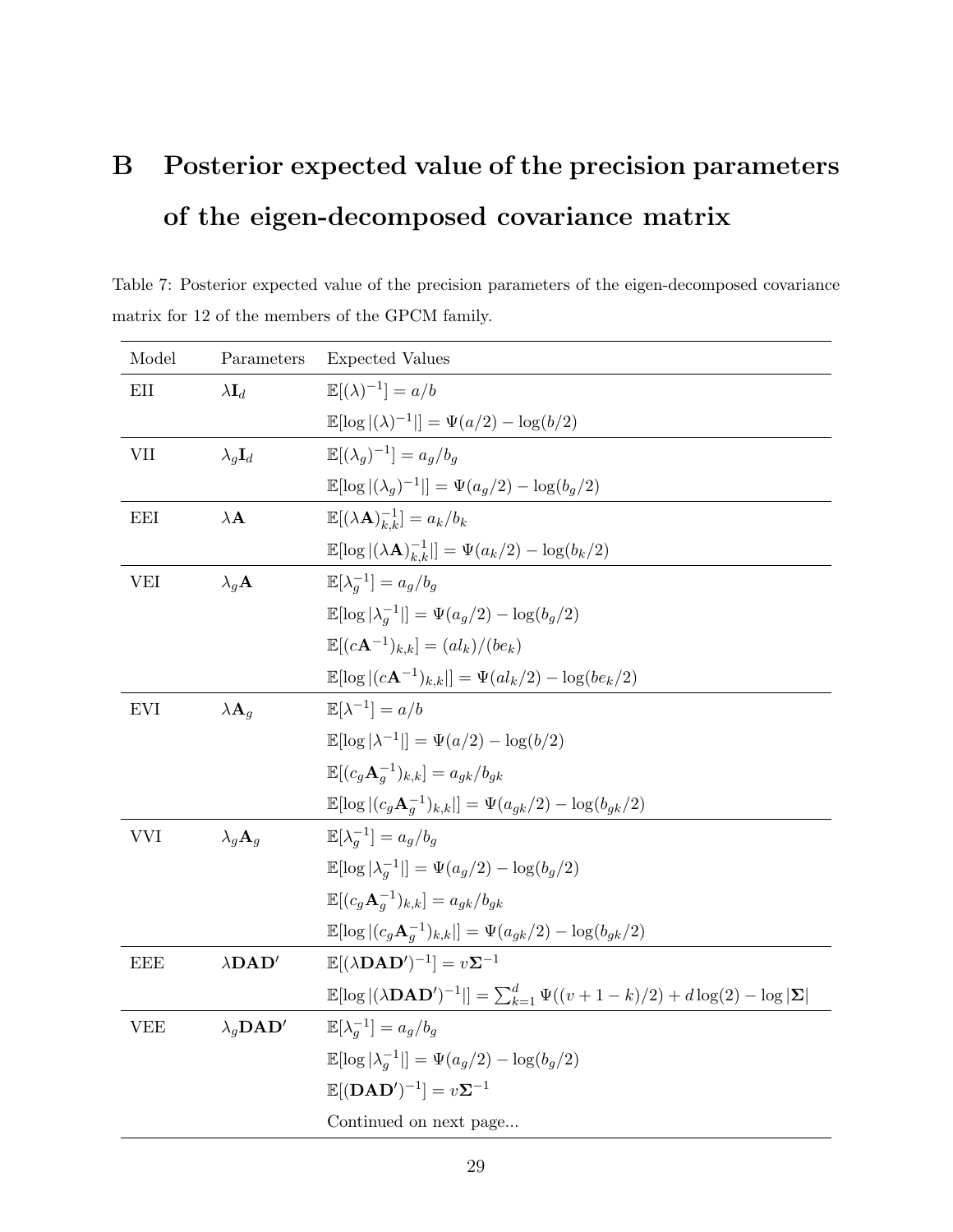| Model      | Parameters                                        | <b>Expected Values</b>                                                                                                                      |
|------------|---------------------------------------------------|---------------------------------------------------------------------------------------------------------------------------------------------|
|            |                                                   | $\mathbb{E}[\log  (\mathbf{D}\mathbf{A}\mathbf{D}')^{-1} ] = \sum_{k=1}^{d} \Psi((v+1-k)/2) + d\log(2) - \log  \mathbf{\Sigma} $            |
| <b>EEV</b> | $\lambda \mathbf{D}_g \mathbf{A} \mathbf{D}_g'$   | $\mathbb{E}[(\lambda \mathbf{A})_{k,k}] = a_k/b_k$                                                                                          |
|            |                                                   | $\mathbb{E}[\log  (\lambda \mathbf{A})_{k,k} ] = \Psi(a_k/2) - \log(b_k/2)$                                                                 |
|            |                                                   | $\mathbb{E}[(\lambda \mathbf{D}_g \mathbf{A} \mathbf{D}'_g)^{-1}](\lambda \mathbf{A})^{-1}]$ via Monte Carlo integration                    |
| <b>VEV</b> | $\lambda_g \mathbf{D}_g \mathbf{A} \mathbf{D}_g'$ | $\mathbb{E}[\lambda_a^{-1}] = a_q/b_q$                                                                                                      |
|            |                                                   | $\mathbb{E}[\log  \lambda_a^{-1} ] = \Psi(a_q/2) - \log(b_q/2)$                                                                             |
|            |                                                   | $\mathbb{E}[(c\mathbf{A}^{-1})_{k,k}] = (al_k)/(be_k)$                                                                                      |
|            |                                                   | $\mathbb{E}[\log  (\mathbf{A}^{-1})_{k,k} ] = \Psi(al_k/2) - \log(be_k/2)$                                                                  |
|            |                                                   | $\mathbb{E}[(\lambda_a^{-1} \mathbf{D}_g \mathbf{A} \mathbf{D}'_g)^{-1}   (\lambda_g \mathbf{A})^{-1}]$ via Monte Carlo integration         |
| <b>EVV</b> | $\lambda \mathbf{D}_q \mathbf{A}_q \mathbf{D}_q'$ | $\mathbb{E}[\lambda] = a/b$                                                                                                                 |
|            |                                                   | $\mathbb{E}[\log \lambda] = \Psi(a/2) - \log(b/2)$                                                                                          |
|            |                                                   | $\mathbb{E}[(\mathbf{D}_q\mathbf{A}_q\mathbf{D}'_q)^{-1}]=v\mathbf{\Sigma}_q^{-1}$                                                          |
|            |                                                   | $\mathbb{E}[\log  (\mathbf{D}_q\mathbf{A}_q\mathbf{D}_q')^{-1} ] = \sum_{k=1}^d \Psi((v_q+1-k)/2) + d\log(2) - \log  \mathbf{\Sigma}_q $    |
| <b>VVV</b> |                                                   | $\lambda_g \mathbf{D}_g \mathbf{A}_g \mathbf{D}'_g$ $\mathbb{E}[(\mathbf{D}_g \mathbf{A}_g \mathbf{D}'_g)^{-1}] = v \mathbf{\Sigma}_g^{-1}$ |
|            |                                                   | $\mathbb{E}[\log  (\mathbf{D}_q\mathbf{A}_q\mathbf{D}_q')^{-1} ] = \sum_{k=1}^d \Psi((v_q+1-k)/2) + d\log(2) - \log  \mathbf{\Sigma}_q $    |

## <span id="page-29-0"></span>C Mathematical Details for the EEV and VEV Models

### C.1 EEV Model

The mixing proportions were assigned a Dirichlet prior distribution, such that

$$
q_{\rho}(\boldsymbol{\rho}) = \mathrm{Dir}(\boldsymbol{\rho}; \alpha_1^{(0)}, \ldots, \alpha_G^{(0)}).
$$

For the mean, a Gaussian distribution conditional on the covariance matrix was used, such that  $\overline{a}$ 

$$
q_{\boldsymbol{\mu}}(\boldsymbol{\mu} \mid \lambda, \mathbf{A}, \mathbf{D}_1, \ldots, \mathbf{D}_G) = \prod_{g=1}^G \phi_d(\boldsymbol{\mu}_g; \mathbf{m}_g^{(0)}, (\beta_g^{(0)-1} \lambda \mathbf{D}_g \mathbf{A} \mathbf{D}_g')).
$$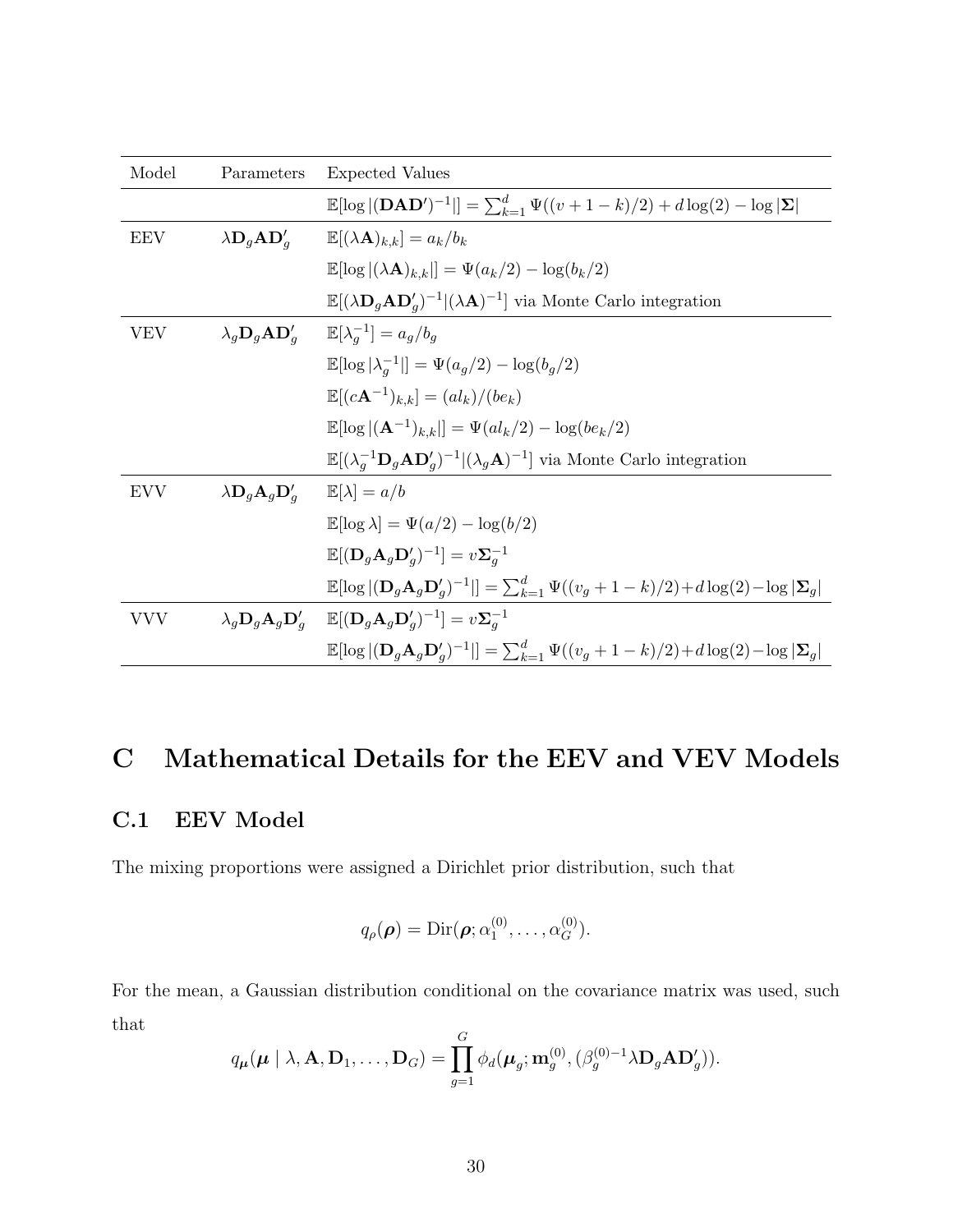For the parameters of the covariance matrix, the following priors were used: the kth diagonal elements of  $(\lambda \mathbf{A})^{-1}$  were assigned a Gamma  $(a_k^{(0)})$  $(k^{(0)}, b_k^{(0)})$  distribution and  $\mathbf{D}_g$  was assigned a matrix von Mises-Fisher  $(\mathbf{C}_g^{(0)})$  distribution. By setting  $\boldsymbol{\tau} = (\lambda \mathbf{A})^{-1}$ , its prior can be written

$$
p_{\tau}(\tau) \propto \prod_{k=1}^{K} \tau_k^{\frac{a_k^{(0)}}{2}-1} \exp \left\{-\frac{b_k^{(0)}}{2} \tau_k\right\},\,
$$

where  $\tau_k$  is the kth diagonal element of  $\tau = (\lambda \mathbf{A})^{-1}$ .

The matrix **D** has a density as defined by [Gupta and Nagar](#page-21-4) [\(2000\)](#page-21-4):

$$
p(\mathbf{D})=b(\mathbf{Q}^{(0)},\mathbf{P}^{(0)}_g)\exp(\text{tr}\{\mathbf{Q}^{(0)}\mathbf{D}\mathbf{P}^{(0)}_g\mathbf{D}'\})[d\mathbf{D}],
$$

for  $\mathbf{D} \in O(d, d)$ , where  $O(d, d)$  is the Stiefel manifold of  $d \times d$  matrices,  $[d\mathbf{D}]$  is the unit invariant measure on  $O(d, d)$ , and  $\mathbf{A}^{(0)}$  and  $\mathbf{B}_g^{(0)}$  are symmetric and diagonal matrices, respectively.

The joint distribution of  $\mu_1, \ldots, \mu_G, \tau$ , and **D** is

$$
p(\boldsymbol{\mu}_1,\ldots,\boldsymbol{\mu}_G,\boldsymbol{\tau},\mathbf{D}) \propto \prod_{g=1}^G |\beta_g^{(0)} \boldsymbol{\tau}|^{\frac{1}{2}} \exp \left\{ \frac{- (\boldsymbol{\mu}_g - \mathbf{m}_g^{(0)}) \beta_g^{(0)} \mathbf{D}_g' \boldsymbol{\tau} \mathbf{D}_g (\boldsymbol{\mu}_g - \mathbf{m}_g^{(0)})'}{2} \right\}
$$

$$
\times \exp \left\{ \text{tr}(\mathbf{Q}^{(0)} \mathbf{D} \mathbf{P}_g^{(0)} \mathbf{D}') \right\} \prod_{k=1}^K \tau_k^{\frac{a_k^{(0)}}{2} - 1} \exp \left\{ -\frac{b_k^{(0)}}{2} \tau_k \right\}.
$$

The likelihood of the data can be written

$$
\mathcal{L}(\boldsymbol{\mu}_1,\ldots,\boldsymbol{\mu}_G, \boldsymbol{\tau}, \mathbf{D} \mid \mathbf{y}_1,\ldots,\mathbf{y}_n) \propto \prod_{i=1}^n \prod_{g=1}^G |\boldsymbol{\tau}|^{ \hat{z}_{ig}/2} \exp \left\{-\frac{\hat{z}_{ig}}{2} (\mathbf{y}_i-\boldsymbol{\mu}_g) \mathbf{D}_g' \boldsymbol{\tau} \mathbf{D}_g (\mathbf{y}_i-\boldsymbol{\mu}_g)'\right\}.
$$

Therefore, the joint posterior distribution of  $\mu$ ,  $\tau$ , and **D** can be written

$$
p(\boldsymbol{\mu}_1,\ldots,\boldsymbol{\mu}_G,\boldsymbol{\tau},\mathbf{D} \mid \mathbf{y}_1,\ldots,\mathbf{y}_n) \propto p(\boldsymbol{\mu}_1,\ldots,\boldsymbol{\mu}_G,\boldsymbol{\tau},\mathbf{D}) \mathcal{L}(\boldsymbol{\mu}_1,\ldots,\boldsymbol{\mu}_G,\boldsymbol{\tau},\mathbf{D} \mid \mathbf{y}_1,\ldots,\mathbf{y}_n).
$$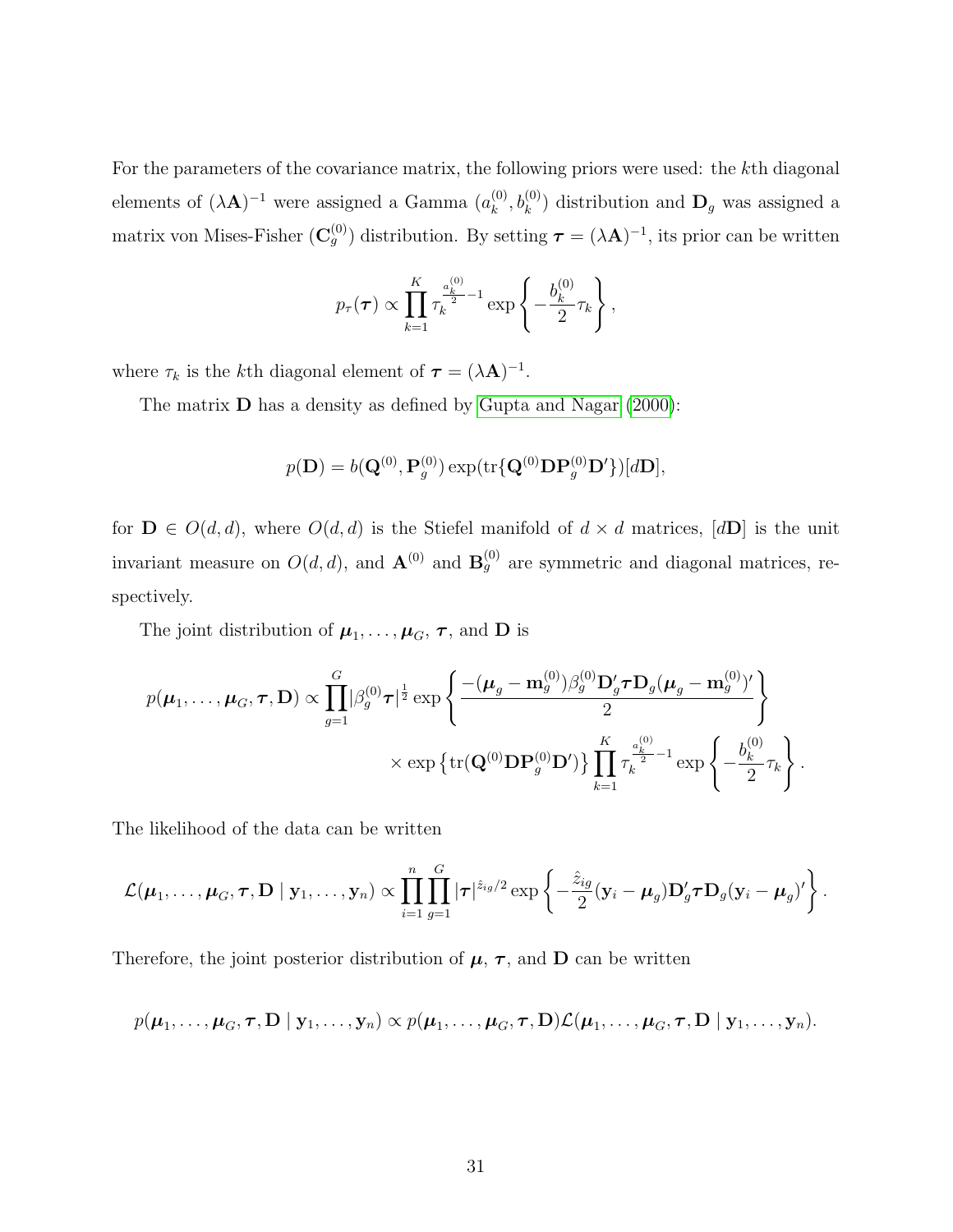Thus, the posterior distribution of mean becomes

$$
q_{\boldsymbol{\mu}}(\boldsymbol{\mu}_1,\ldots,\boldsymbol{\mu}_G\mid\boldsymbol{\tau},\mathbf{D}_1,\ldots,\mathbf{D}_G)=\prod_{g=1}^G\phi_d(\boldsymbol{\mu}_g;\mathbf{m}_g,(\beta_g\mathbf{D}_g'\boldsymbol{\tau}\mathbf{D}_g)^{-1}),
$$

where  $\beta_g = \beta_g^{(0)} + \sum_{i=1}^n \hat{z}_{ig}$  and

$$
\mathbf{m}_g = \frac{1}{\beta_g} \left( \beta_g^{(0)} \mathbf{m}_g^{(0)} + \sum_{i=1}^n \hat{z}_{ig} \mathbf{y}_i \right).
$$

The posterior distribution for the kth diagonal element of  $\tau = (\lambda \mathbf{A})^{-1}$  is

$$
q_{\tau}(\tau_k) = \text{Gamma}(a_k, b_k)
$$

where  $a_k = a_k^{(0)} + d \sum_{g=1}^G \sum_{i=1}^n \hat{z}_{ig} = a_k^{(0)} + dn$  and

$$
b_k = b_k^{(0)} + \sum_{g=1}^G \left( \sum_{i=1}^n \hat{z}_{ig} y_{ik}^2 + \beta_g^{(0)} m_{gk}^2 - \beta_g m_{gk}^2 \right).
$$

We have

$$
q(\mathbf{D}_g|\mathbf{y}; \boldsymbol{\mu}_g, \boldsymbol{\tau}) \propto \exp\left\{\text{tr}\left(-\frac{1}{2}(\boldsymbol{\mu}_g - \mathbf{m}_g^{(0)})\beta_g^{(0)}\mathbf{D}_g'\boldsymbol{\tau}\mathbf{D}_g(\boldsymbol{\mu}_g - \mathbf{m}_g^{(0)})'\right)\right\}
$$

$$
\times \exp\left\{\text{tr}\left(-\frac{1}{2}\sum_{i=1}^n z_{ig}(\mathbf{y} - \boldsymbol{\mu}_g)\mathbf{D}_g'\boldsymbol{\tau}\mathbf{D}_g(\mathbf{y} - \boldsymbol{\mu}_g)'+\mathbf{Q}_g^{(0)}\mathbf{D}_g\mathbf{P}_g^{(0)}\mathbf{D}_g'\right)\right\},
$$

which has the functional form of a Bingham matrix distribution, i.e., the form

$$
\exp\left\{\text{tr}(\mathbf{Q}_g\mathbf{D}_g\mathbf{P}_g\mathbf{D}'_g)\right\},\,
$$

where  $\mathbf{Q}_g = \mathbf{Q}_g^{(0)} + \boldsymbol{\tau}$  and

$$
\mathbf{P}_g = \mathbf{P}_g^{(0)} - \frac{1}{2} \left[ \sum_{i=1}^n z_{ig} (\mathbf{y} - \boldsymbol{\mu}_g) (\mathbf{y} - \boldsymbol{\mu}_g)' + (\boldsymbol{\mu}_g - \mathbf{m}_g^{(0)}) \beta_g^{(0)} (\boldsymbol{\mu}_g - \mathbf{m}_g^{(0)})' \right].
$$